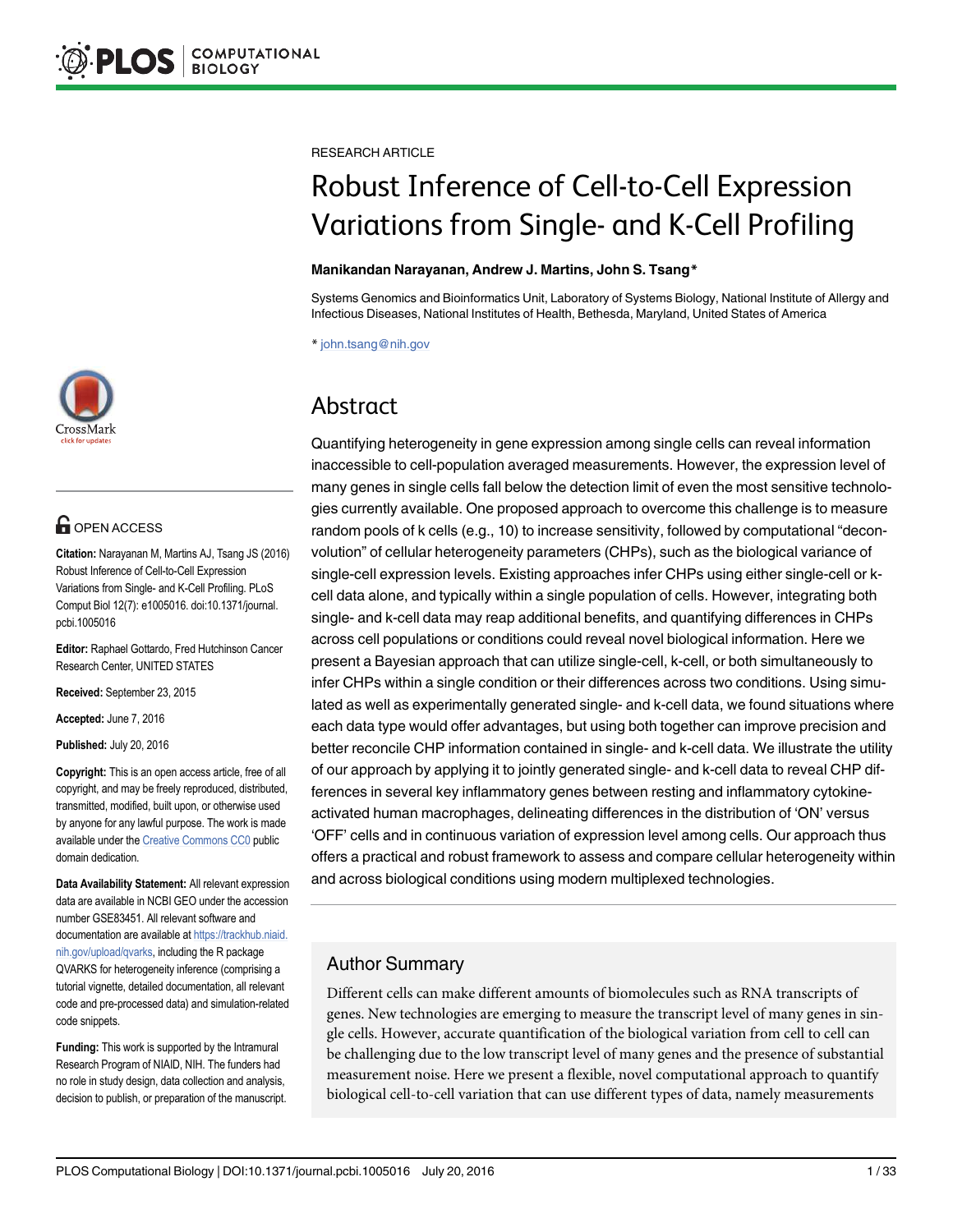Competing Interests: The authors have declared that no competing interests exist.

directly obtained from single cells, and/or those from random pools of k-cells (e.g.,  $k =$ 10). Assessment of these different inputs using simulated and real data revealed that each data type can offer advantages under different scenarios, but combining both single- and k-cell measurements tend to offer the best of both. Application of our approach to singleand k-cell data obtained from resting and inflammatory macrophages, an important type of immune cells implicated in diverse diseases, revealed interesting changes in cell-to-cell variation in transcript levels upon inflammatory stimulation, thus suggesting that inflammation can shape not only the average expression level of a gene but also the gene's degree of expression variation among single cells.

#### Introduction

Transcriptomic profiling is widely used in biomedical research, but until recently it often relies on measuring mRNAs pooled from thousands to millions of cells, thus obscuring the wellappreciated biological variation that exists among individual cells of the profiled population. Quantifying variation in gene expression across single cells could help address fundamental biological questions and empower new applications previously not possible using cell-population based measurements. Such new applications include *de novo* assessment of tissue composition without *a priori* knowledge on cell-type defining markers  $[1,2]$  and inferring biologically relevant changes in cell-to-cell variations. Despite rapid technological advances, accurate measurement of single-cell expression is a major challenge, particularly because many mRNAs are expressed at levels close to or below the detection limit of current profiling technologies [3,4]. For example, the estimated rate of capturing individual mRNA molecules ranges from ~10% to ~20% using state-of-the-art single-cell RNA-Seq protocols [4,5]. Indeed, typical single-cell gene-expression data obtained by quantitative PCR (qPCR) or RNA-Seq contain a substantial number of zero or non-detected measurements ("non-detects"), which cannot be entirely attributable to cells expressing zero transcripts. For example, some non-detects may arise from technical factors such as measurement noise, and missed capture or amplification of mRNA transcripts at or near the detection limit, as revealed by recent studies using measurements of spike-in standards and statistical inference methods  $[6-12]$ .

An alternative approach to direct single-cell profiling, called "stochastic profiling" [13], has been proposed to mitigate detection issues: measure the expression of random pools of a small number of cells (k) (e.g.,  $k = 10$ ), followed by computationally deconvolving these pooled-cell measurements to infer the underlying cell-to-cell variation parameters. This approach offers more robust detection due to the increased amount of input mRNA and has been used to, for example, assess whether expression distributions across cells are bimodal [13–15]. Each approach can offer advantages, e.g., single-cell for its direct interpretability and k-cell for improved sensitivity and therefore better quantitative estimates of certain cell-to-cell variation parameters. In principle they can also be complementary, and when both data types are obtained from a cell population, utilizing them together could potentially provide richer information for assessing cellular heterogeneity than using either one alone; however, in practice, no approach has been developed to take advantage of both data types simultaneously.

To utilize both data types jointly and also allow the flexibility of using either one alone, here we present a Bayesian approach (called **OVARKS**) that quantifies the degree and the statistical uncertainty of expression variation across cells by using k- and/or single-cell data, after accounting for technical detection limits. A key contribution of our approach includes a newly developed statistical model and associated Bayesian inference and model assessment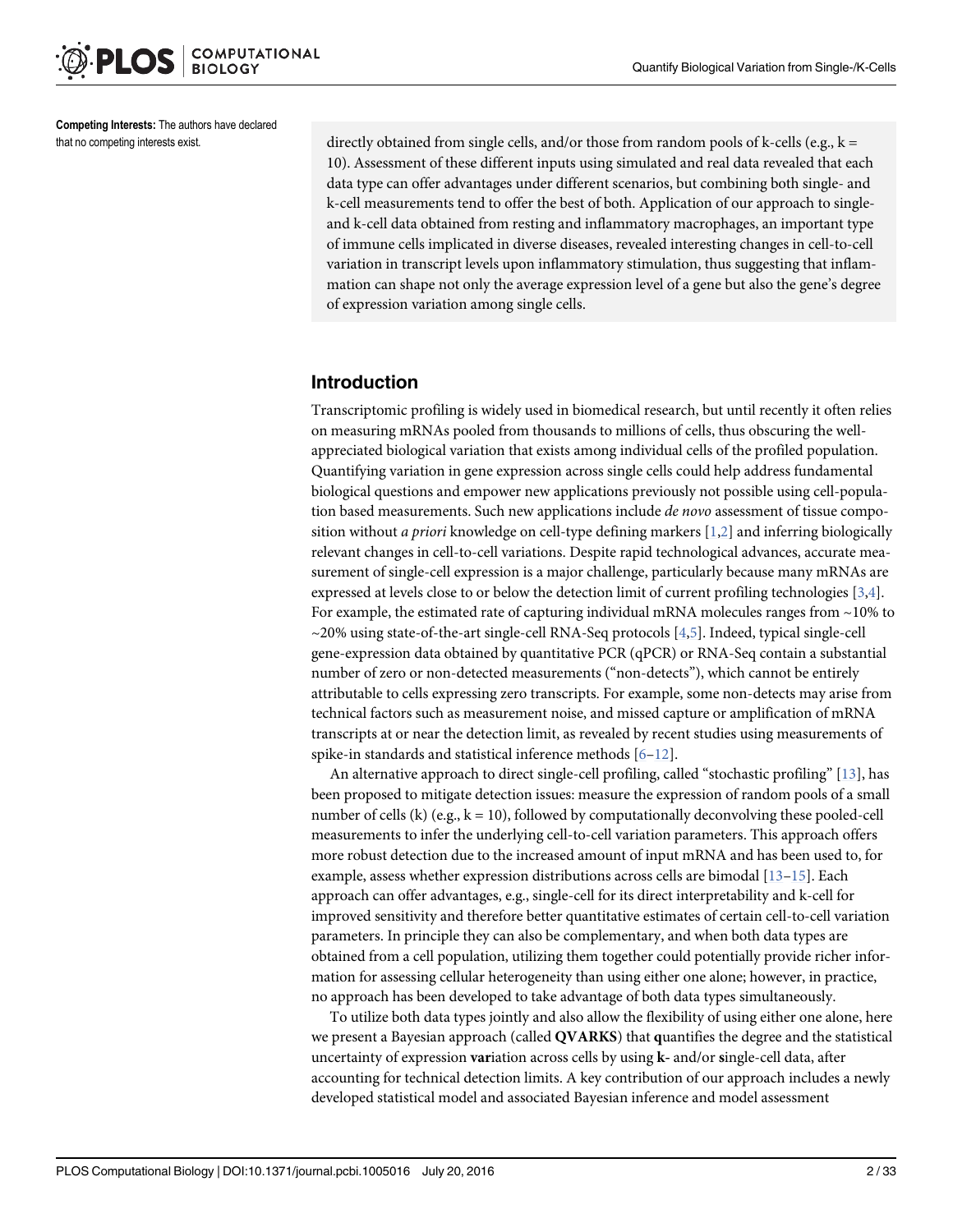procedures that can handle single-cell, k-cell, or both data types jointly to infer cellular heterogeneity parameters (CHPs), including the fraction of cells in the population expressing the gene ("ON" cells) or variation in expression level among "ON" cells. Both types of cellular heterogeneity can reflect meaningful biology, for example, the former, or "discrete" heterogeneity, may capture the frequency of functionally distinct cell subsets as classically defined by marker gene expression, while the latter, or "continuous" heterogeneity may capture the spread of the expression phenotype that could ultimately influence the overall population-level response to a perturbation [16].

Another feature of QVARKS is that it can model data jointly from two distinct cell populations to quantitatively assess differences in CHPs (or "differential heterogeneity", DH) between the two conditions. While assessing differences in mean expression between two conditions is widely applied, the biology of differences in cell-to-cell expression variations (CEV) has been underexplored. Given that CEV can play functional roles and can be under genetic regulation [17], QVARKS can be used to help reveal gene expression heterogeneity among cell populations, such as those exposed to different environments or from distinct developmental lineages. QVARKS thus complements existing single-cell data analysis approaches that either focus on identifying differential expressed (DE) genes  $[7,11,18]$ , or aim to find genes with high overall variability but do not deconvolve the overall variability into discrete vs. continuous components [6,12,10,19].

We systematically assessed the performance of QVARKS using both simulations and joint single- and k-cell data obtained from two biological conditions. We took advantage of QVARKS' flexibility to handle different input data types to study the relative performance of using single-cell, k-cell or both data types to infer CHPs in a single condition or compare them between two conditions. We found scenarios where different input data types (single-cell, kcell, or both) offer advantages. However, integrating both single- and k-cell data often offers the advantages of both. We also evaluated whether single-cell data would lead to inferred parameters consistent with k-cell data and vice versa, and found many situations where singleor k-cell analysis on its own led to significantly different results. Thus, this argues for proper integration of the two data types for robust parameter estimation and cross-checking them for consistencies when possible.

We illustrate the practical biological utility of our approach by applying it to compare CEV in resting versus inflammatory-activated human macrophages, an important immune cell type known to function in diverse tissues and biological processes, including chronic inflammation associated with numerous common human diseases and aging [20]. QVARKS revealed significant differences in the CEV of key genes (e.g., RELA, a component of NFκB) upon inflammatory activation, potentially reflecting condition-dependent regulation of cellular heterogeneity. QVARKS is provided as an R package with detailed documentation (see Data Availability for download URL), and thus offers a practical, robust approach to quantitatively assess and compare CEV within and among biological states or conditions.

#### **Results**

# QVARKS method overview: Inferring cell-to-cell expression heterogeneity via integrative modeling of single- and/or k-cell measurements

We focus on assessing two aspects of CEV for a given gene. First, "discrete" heterogeneity, arises due to the presence of cells with zero (OFF cells) vs. non-zero expression (ON cells) of the gene. Biologically, this type of CEV can originate from differences in the transcriptional status or activity at the gene locus among single cells, e.g., some cells have actively transcribing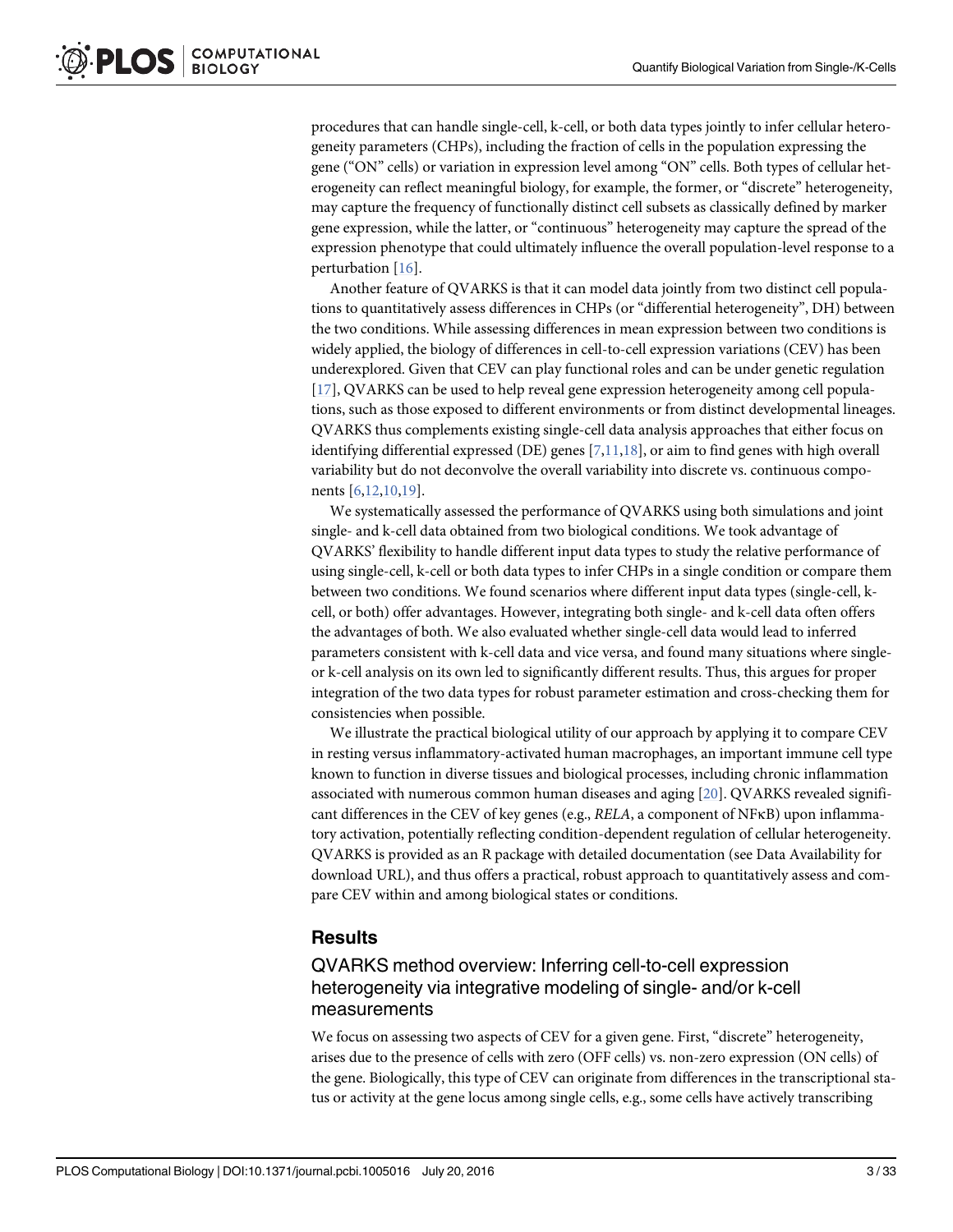promoters while others have inactive promoters. Second, "continuous" patterns of CEV among ON cells reflecting, for example, that some cells have higher levels of upstream transcriptional regulators than other cells; inherent stochasticity in biochemical reactions, such as transcript and protein production, can also contribute substantially to continuous variability among single cells [17]. QVARKS mathematically models these two CEV patterns for each gene and the Bayesian procedure described below infers the value of these parameters using single-cell (SC) data alone, k-cell (KC) data alone, or both (SCKC). The overall framework is depicted in Fig 1. The output of QVARKS includes an estimate of the CEV parameters (or their differences between conditions when run in two-condition mode) and the statistical uncertainty around each of the parameters (all computed from the posterior distribution inferred by the Bayesian procedure; see description below and in Methods).





doi:10.1371/journal.pcbi.1005016.g001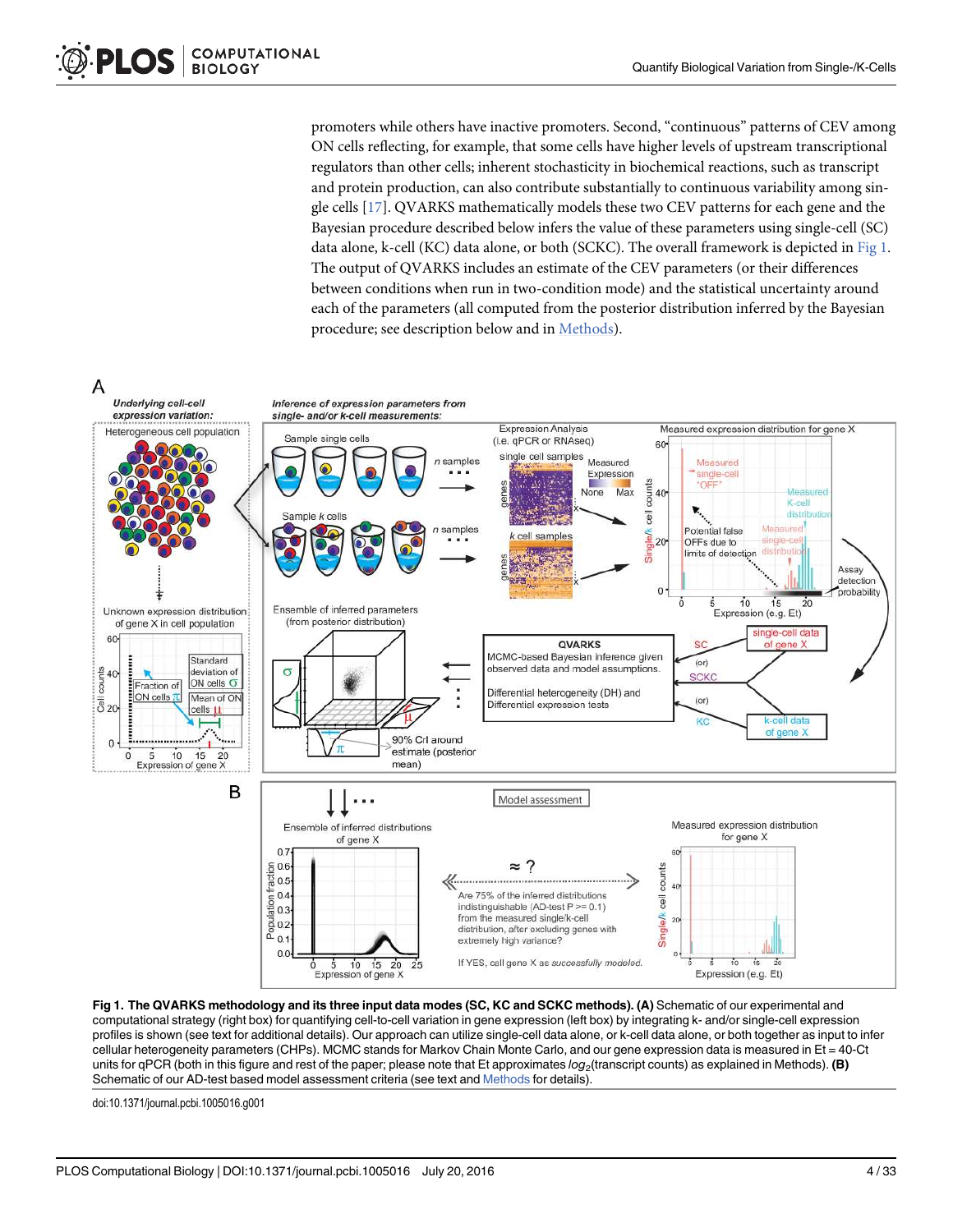Model parameters and assumptions. For each gene we model the distribution of expression level in single cells with two modes: a fraction  $\pi$  of cells have at least one transcript and hence are "ON"; the rest of the cells have zero transcripts of this gene and hence are "OFF". Within ON cells, the level of expression (after logarithmic transformation) is normally distributed with mean  $\mu$  and variance  $\sigma^2$  (i.e., log-normally distributed) ( $\underline{\mathrm{Fig\ 1A}}$ ). To model imperfect transcript detection, such as when the input mRNA amount falls below the detection limit of the assay, we explicitly model the probability of detection (ranging from 0 to 100%) with a mathematical function (logistic function) that assumes higher values as the number of input transcripts increase (see Fig 1A and Methods). To model two distinct cell populations or conditions, each population has its own set of CHPs ( $\pi$ ,  $\mu$  and  $\sigma$ ) and we assume the same transcript detection assay is used to profile both conditions. Observed k-cell expression is modeled as a random sampling of k single cells followed by noisy detection as described above (see also Methods). Our choice of statistical distributions used to model single cells is motivated and supported by earlier single-cell modeling studies suggesting log-normal distributions of transcript counts  $[7,21]$  and logistic detection behavior of qPCR or RNA-Seq assays  $[8,11,22]$ , as well as our own data (see bulk DE and model assessments below). However, our overall approach is general and can be extended to alternative choices of single- and k-cell distributions, such as the negative binomial  $[11,12]$  and other models of detection limits.

Bayesian inference of model parameters. A Bayesian inference procedure (based on a random walk Metropolis Markov Chain Monte Carlo (MCMC) approach) was developed to infer model parameters from SC, KC, or SCKC input modes (Fig 1A). A Bayesian approach was taken to allow the inference of posterior distributions that naturally capture the statistical uncertainty of inferred parameters, so that CHPs within a single cell population or their differences among cell populations can be robustly assessed. For ease of presentation, we summarize each parameter's posterior distribution by its mean along with a 90% credible interval (CrI) that quantifies the uncertainty or spread around the mean (see Fig  $1A$  and Methods). To assess whether our inferred models capture the data well and thereby also check if the data satisfies our model assumptions and parameterizations, including statistical distribution choices, we verified the agreement between the distribution of observed, real data and of simulated data generated from inferred models, each of which was specified by parameters independently drawn from the posterior distribution [23] (Fig 1B). The specific criterion we used required more than 75% of the models drawn to be capable of generating data samples statistically indistinguishable from the observed single- and/or k-cell data used to infer the parameters (i.e., AD-test  $P \ge 0.1$  as shown in Fig 1B and Methods), but other model assessment approaches, including a single AD-test approach and posterior predictive checks [23,24] are supported by QVARKS as options (see Discussion). We hereafter refer to inferred models passing model assessment criteria in all studied conditions as "successfully modeled" genes, and those passing in a given condition as successfully modeled "gene-condition models" or "gene-condition combinations" (GCCs).

Thus, QVARKS provides a unique, flexible approach to handle three input data modes from the ground up (SC, KC and SCKC), as well as a novel comparative framework to assess changes in heterogeneity parameters, such as  $\pi$  and  $\sigma$ , between two conditions.

In addition to its ability to integrate single- and k-cell data, QVARKS was designed to provide functionalities that are distinct from and thus complementary to existing single-cell data analysis methods. Approaches such as MAST and SCDE aim to model single cell data to identify differentially expressed (DE) genes among conditions  $[7,11,18]$ . The inferred CHPs from QVARKS can also be used to infer DE genes (see below), but the primary goal of QVARKS is to assess CHPs within a single condition or between two conditions. QVARKS also deviates from this class of methods by explicitly modeling: 1) detection drop-offs for each gene to deconvolve the observed fraction of OFF cells (no transcript detected) into those that are truly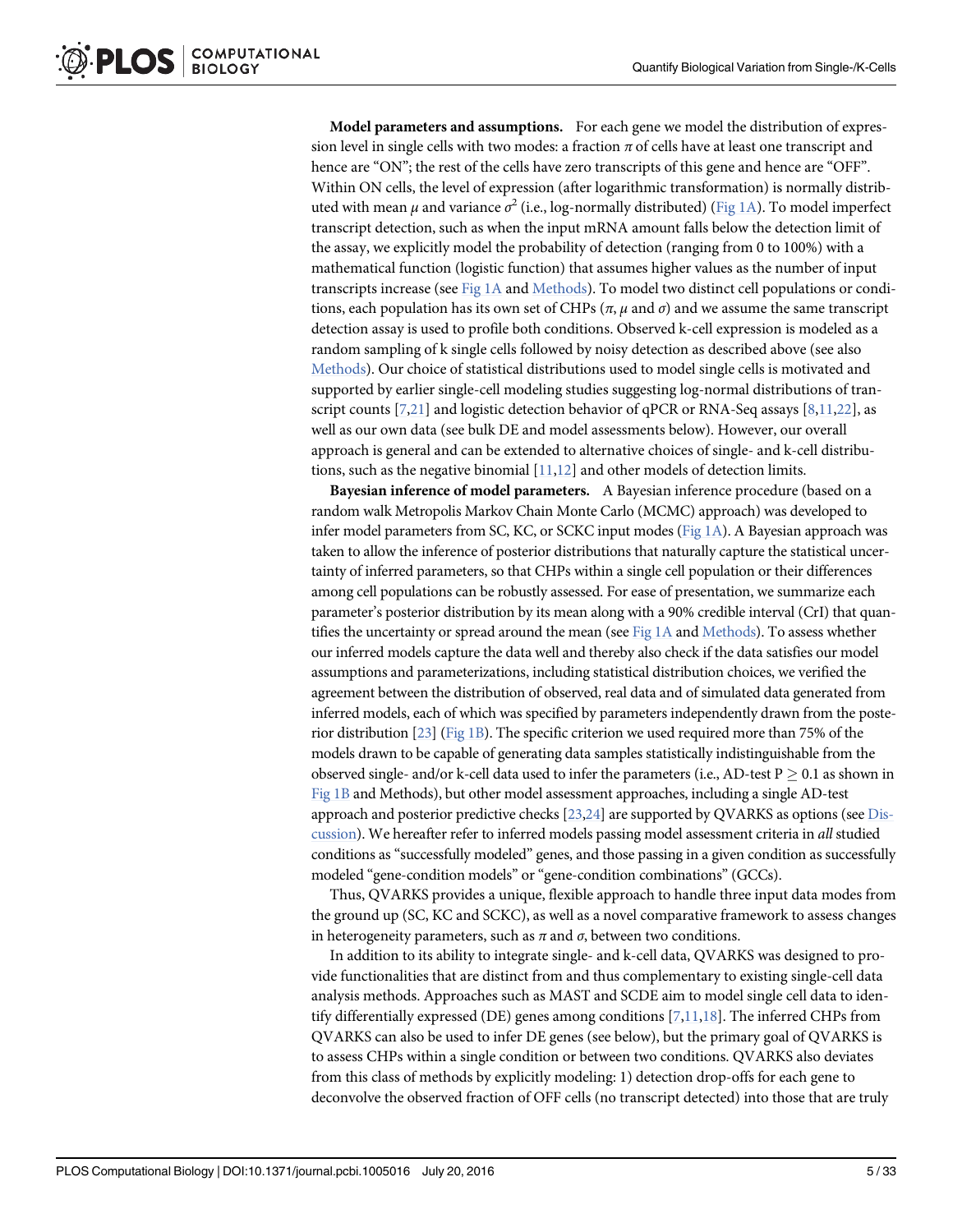OFF (transcriptionally silent) vs. technically induced drop-offs, and 2) variation among ON cells to assess continuous patterns of CEV. This type of decomposition is also not yet the focus of other methods such as BASICS that do focus on quantitatively assessing cell-to-cell variability  $[6,12,10,19]$ . BASICS, for example, identifies genes with high overall variability unlikely explainable by those originating from technical sources by using a large number of spike-in controls that span the dynamic range of expression to disentangle biological CEV from technical noise. Since QVARKS does not rely on spike-ins, it is applicable to platforms that can only profile a smaller number of genes (e.g., microfluidic based qPCR or targeted RNA-seq).

# Using simulation to compare the performance of SC, KC and SCKC input data modes

We first sought to assess the relative performance of the three input data modes of QVARKS (SC, KC and SCKC) in inferring CHPs ( $\pi$ ,  $\mu$  and  $\sigma$ ) across a range of scenarios involving either a single condition/cell population, or two conditions/cell populations aimed at comparing the inferred CHPs between the two conditions. Here, the unique capability of QVARKS for handling all three input data types served as a common inference procedure to help evaluate their relative performance.

We simulated single- and k-cell data (using  $k = 10$  and 50) subjected to measurement by an assay that would suffer from increasingly missed detection as the input mRNA level is lowered and additional measurement noise under a range of scenarios, and used the resulting single-cell data (SC), k-cell data (KC), or both (SCKC) to infer the value and statistical uncertainty of the CHPs (using a posterior surface scanning procedure; see Methods). The number of samples was fixed at  $n = 1000$  across all three approaches–i.e., n single-cell, n k-cell, or  $n/2$  single-cell and  $n/2$ k-cell samples were used. Data were simulated under scenarios reflecting low, medium and high levels of difficulty, corresponding to, respectively, high  $\pi$  and low  $\sigma$  (i.e., high ON fraction and low cell-to-cell variation among ON cells), medium π and σ, and low π and high σ (i.e., low ON fraction and high cell-to-cell variation among ON cells) (see  $S1$  Fig and Methods), as well as assays with varying detection efficiencies (bad, medium and good sensitivity assays corresponding to, respectively, 18%, 50% and 82% average detection of single-cell samples and nearly perfect detection of all k-cell samples; see Methods). The simulated data was further subjected to known, realistic sources of experimental noise including sampling, amplification and efficiency noise [12] using five distinct noise configurations (see *S1 Fig and Methods*). Assessing such diverse scenarios is important and informative since a wide range of possibilities is expected across the tens to thousands of genes targeted by multiplexed techniques such as microfluidic qPCR and RNA-Seq. Performance across the input data types was evaluated via the error (differences between inferred and true values) and statistical uncertainty of the parameter estimates ( $Fig 2$  and  $S2$  and  $S3$  Figs).

Our single-condition simulations revealed that 1) as expected, SC's performance on inferring both discrete and continuous heterogeneity ( $\pi$  and  $\sigma$ ) was worst in medium- or high-difficulty scenarios using assays suffering from sensitivity issues (Fig 2 and  $S2$  Fig); 2) SCKC was comparable to KC across a range of scenarios, and tended to be better than KC when k is larger using assays of medium to high sensitivity for inferring  $\pi$  and  $\mu$ —these were similar to the scenarios under which SC is better than KC when high sensitivity assays are used (see Fig 2 and S2 Fig). Note that SCKC's inferred values for  $\pi$  and  $\mu$  (and to a lesser extent, SC's) tended to center more tightly around the true values than those inferred from KC, because a given k-cell expression distribution for a larger k could be explained by scenarios involving different combinations of  $\pi$  and  $\mu$  (e.g., more ON cells because of higher  $\pi$  but lower mean expression  $\mu$ , or alternatively, less ON cells but higher  $\mu$ ) and these possibilities could be better disentangled by having single-cell data using a sensitive assay; under this scenario in the case of SCKC, the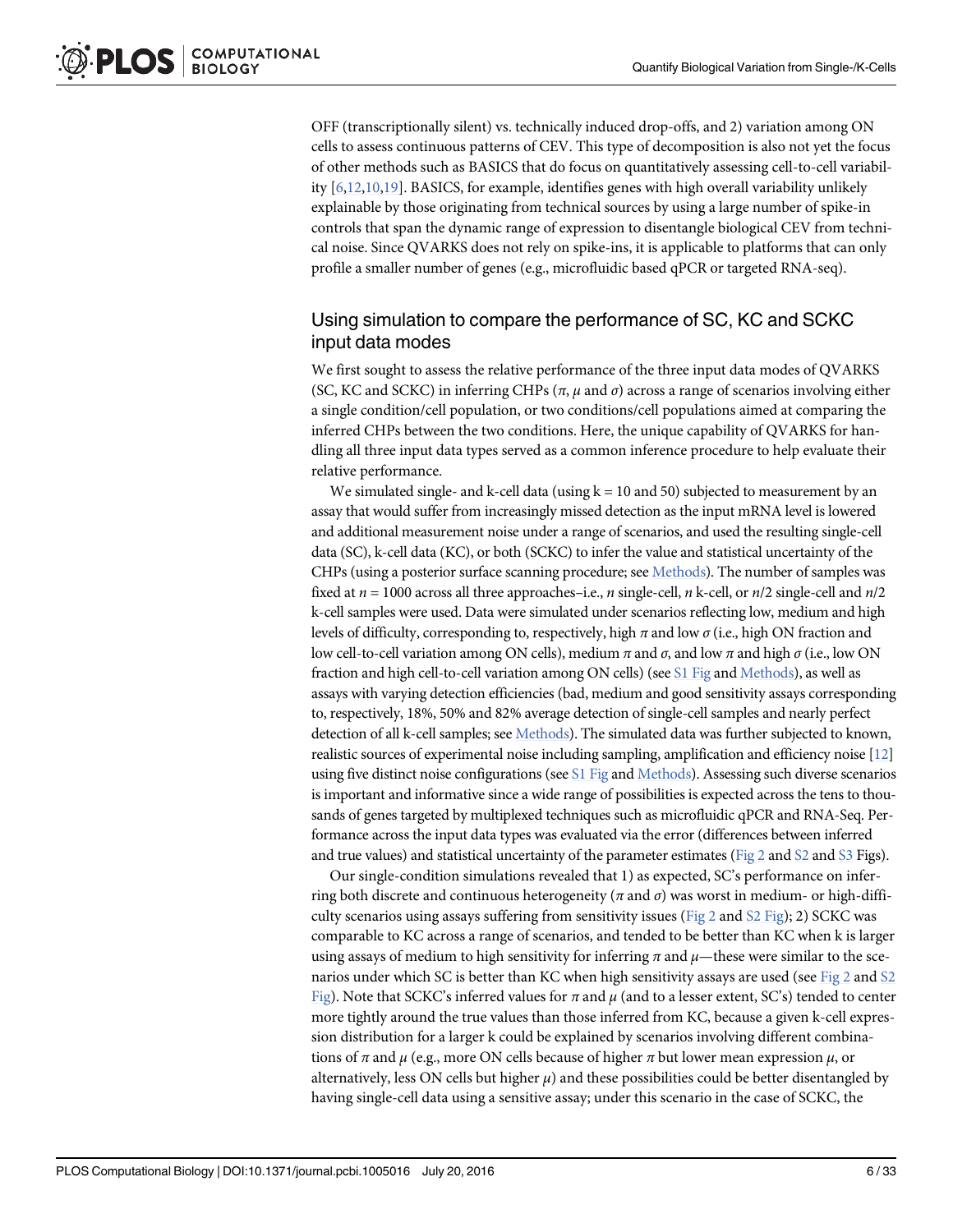



Difference in absolute error (scaled)

Fig 2. Comparison of SC, KC and SCKC methods using single-condition simulations. Simulation results for single-condition parameter inferences, where each dot corresponds to an inferred parameter for a gene simulated under one condition according to the simulation scenario denoted by the legend. Diverse scenarios of varying levels of inference difficulty, measurement noise and assay sensitivity/detection (see Methods and S1 Fig) were used to generate simulated data. Parameter inferences (posterior mode and 90% CrI based on a grid-based posterior scan) were made for ten simulated datasets (sample size n = 1000) and the mean is shown here for each scenario and method. Each plot compares the performance of the two indicated methods as follows: The x-axis indicates the difference in the absolute error of the two methods' estimates divided (scaled) by the true parameter value (if non-zero) here absolute error is defined as the magnitude of the estimate minus the true parameter value; the y-axis is the difference in the CrI width of the two methods' estimates divided (scaled) by the true parameter value (if non-zero). Alongside the legend is the guide to understand the simulation result plots indicating the quadrants where one method outperforms the other. See the legend for simulation result plots in conjunction with Methods and S2 Fig to obtain a complete description of the simulation scenario (including measurement noise setting) underlying each dot in the plots. Note that S2 Fig is an expanded version of the figure shown here containing additional results on KC vs. SC, as well as medium inference difficulty and medium assay sensitivity.

doi:10.1371/journal.pcbi.1005016.g002

samples allocated for single-cell measurements provide unique information not well-captured by k-cell data. Depending on the expression-level distribution of the target genes and the assay detection properties, a larger k may sometimes be warranted to improve detection and therefore SCKC could be advantageous in such situations as suggested by these simulation results (see Discussion). Note that these conclusions held largely across the different measurement noise configurations tested except for a few cases as shown in S2 Fig.

A key aim of QVARKS is to enable a quantitative, comparative assessment of heterogeneity parameters of each gene between two biological conditions. Thus we augmented the singlecondition assessments with two-condition simulations. We simulated each gene under two conditions with different ON cell fractions (e.g., 80% ON cells in one condition vs. 50% in the other) and subjected them to the same logistic assay and measurement noise settings as in the single-condition scenarios (see Methods). While the relative performance trend of the three methods in inferring parameter differences between the two simulated conditions tends to be similar to that when inferring single-condition parameters  $(S3 \text{ Fig})$ , the performance difference among methods, particularly that between SCKC and KC, was less pronounced in the comparative setting. Again, as above, the measurement noise setting tends to have little effect on the relative performance of different methods except for a few cases as shown in S3 Fig.

Examining single- and two-condition simulation results together revealed differences in how measurement noise affects inference outcomes. As expected, as more noise is added, all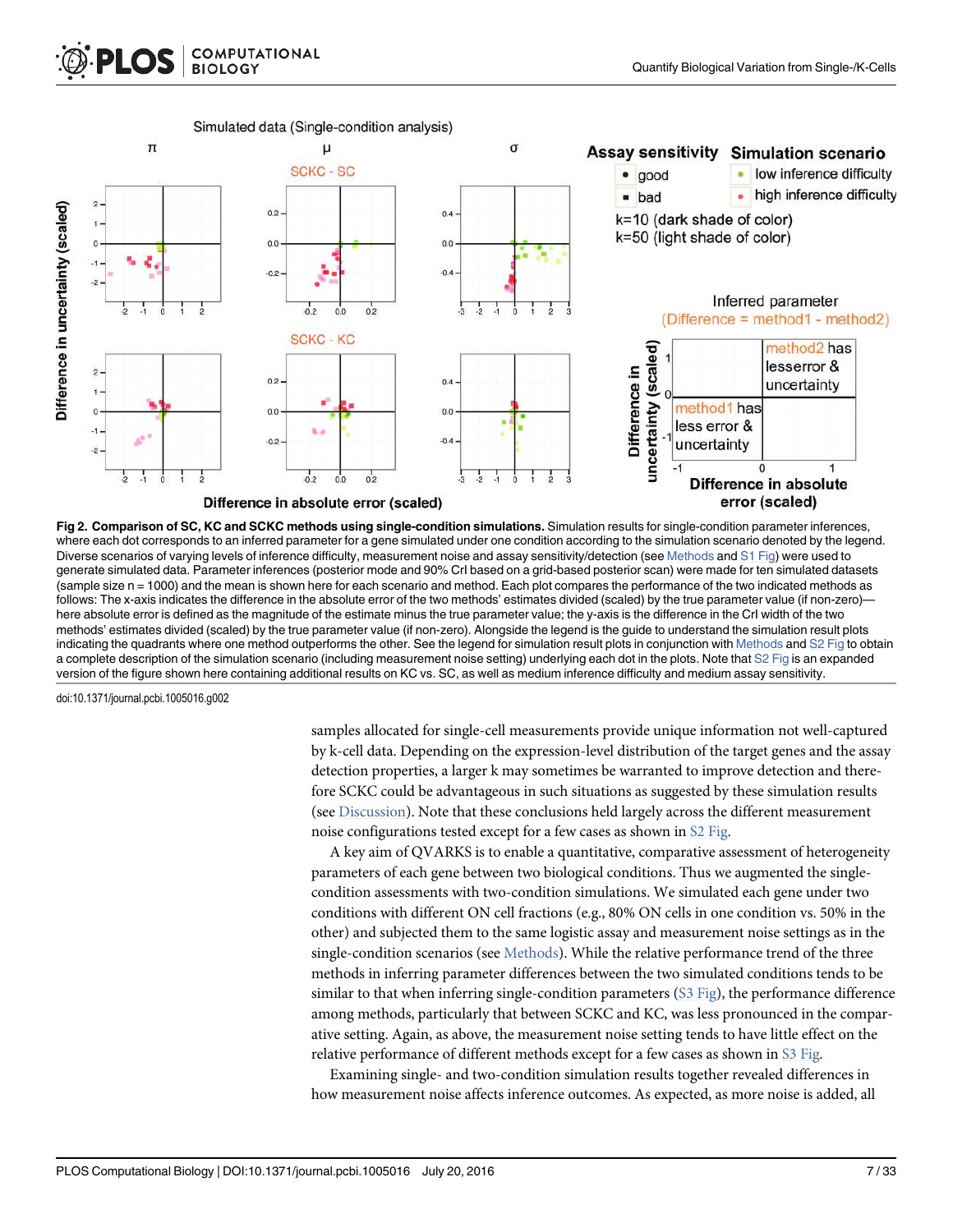three methods suffered from increased error in their estimates within individual conditions because none of the methods explicitly model experimental noise. However, such noiseinduced error appeared largely mitigated when comparing across two conditions  $(S4 \text{ Fig.})$ , likely because such errors tend to cancel out in comparative analyses between two conditions. However, under some comparative scenarios, such as when both the mean expression and cellto-cell variation are different between the two conditions, estimates of differences could still be error-prone due to the dependence of technical noise on average/mean expression. This error/ bias can potentially be handled by explicitly checking the mean-variance relationship to assess whether the observed difference in heterogeneity of a given gene can be accounted for by changes in the average expression alone between two conditions (as illustrated in the biological application below; see also S11 Fig).

In summary, our simulation results revealed scenarios where different input data types can each offer advantages. We confirm that when assay sensitivity is high, SC can be desirable particularly for providing directly observable estimates of discrete heterogeneity  $(\pi)$ . As the assay sensitivity lowers and the inference difficulty increases, the advantages of KC become apparent, at the cost of masking biological heterogeneity at larger values of k. Our simulations revealed that SCKC tends to offer the best of both SC and KC under many scenarios, thus suggesting that simultaneous generation and integration of the two data types can be a robust, valuable approach, particularly under multiplexed settings where different genes would fall under different inference difficulty and detection scenarios as simulated above.

#### Using simultaneously generated single- and k-cell data to compare the precision of SC, KC and SCKC

Since certain features of real data cannot be fully captured by simulated data, we next sought to assess the relative performance of the three input data modes using single- and 10-cell data  $(i.e., k = 10)$  we had jointly generated for studying cell-to-cell expression variation of human macrophages in resting conditions (control, CNT) vs. those exposed to inflammatory cytokines for 24 hours (IFNγ together with TNFα, hereafter referred to as IFNT) (see full description of this data below and in Methods). We performed several analyses to assess relative precision, or conversely statistical uncertainty, using appropriately downsampled data so that the sample sizes were the same across SC, KC and SCKC (see Methods). Here we can only assess precision rather than error (the difference between the true and the estimated values), due to the lack of ground truth about parameter values in real data.

We first assessed the precision of estimated parameters as quantified by the credible interval (CrI) width reflecting the amount of statistical uncertainty about the true value of the parameter. In particular, we focused on genes with similar inferred values across the three input modes to avoid confounding from potential correlation between precision and error/bias. This analysis revealed that SCKC tends to provide more precise estimates for  $\pi$  and  $\sigma$  than either SC or KC alone across a larger fraction of genes ( $Fig 3A$  and  $S5 Fig$ ). By using a t-like fold-change statistic to assess statistical power for detecting changes in heterogeneity (DH) between two conditions, this improved precision of SCKC in comparison to SC or KC also translated to mild increases in sensitivity for detecting DH, especially for the  $\pi$  and  $\mu$  parameters (Fig 3B).

We next evaluated whether using single-cell data alone would lead to inferred parameters consistent with k-cell data and vice versa. In a perfect world where the single-cell assays have 100% detection and the value of k is sufficiently small so that masking of biological cell-to-cell heterogeneity due to convolution of k cells is minimal, single- and k-cell data would reveal similar information about cell-to-cell heterogeneity. In reality, these two data types may provide different parameter estimates due to a variety of reasons, including their differences in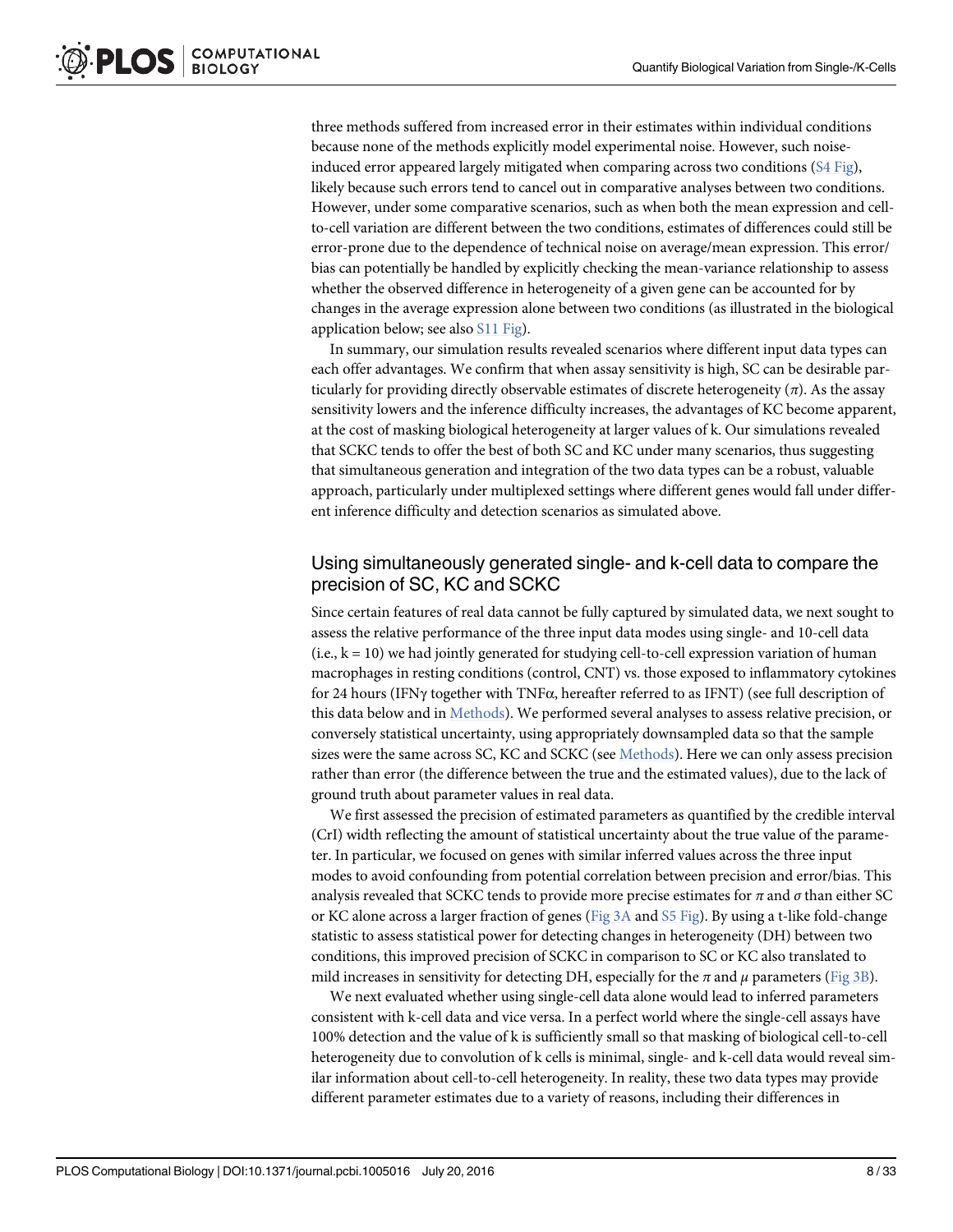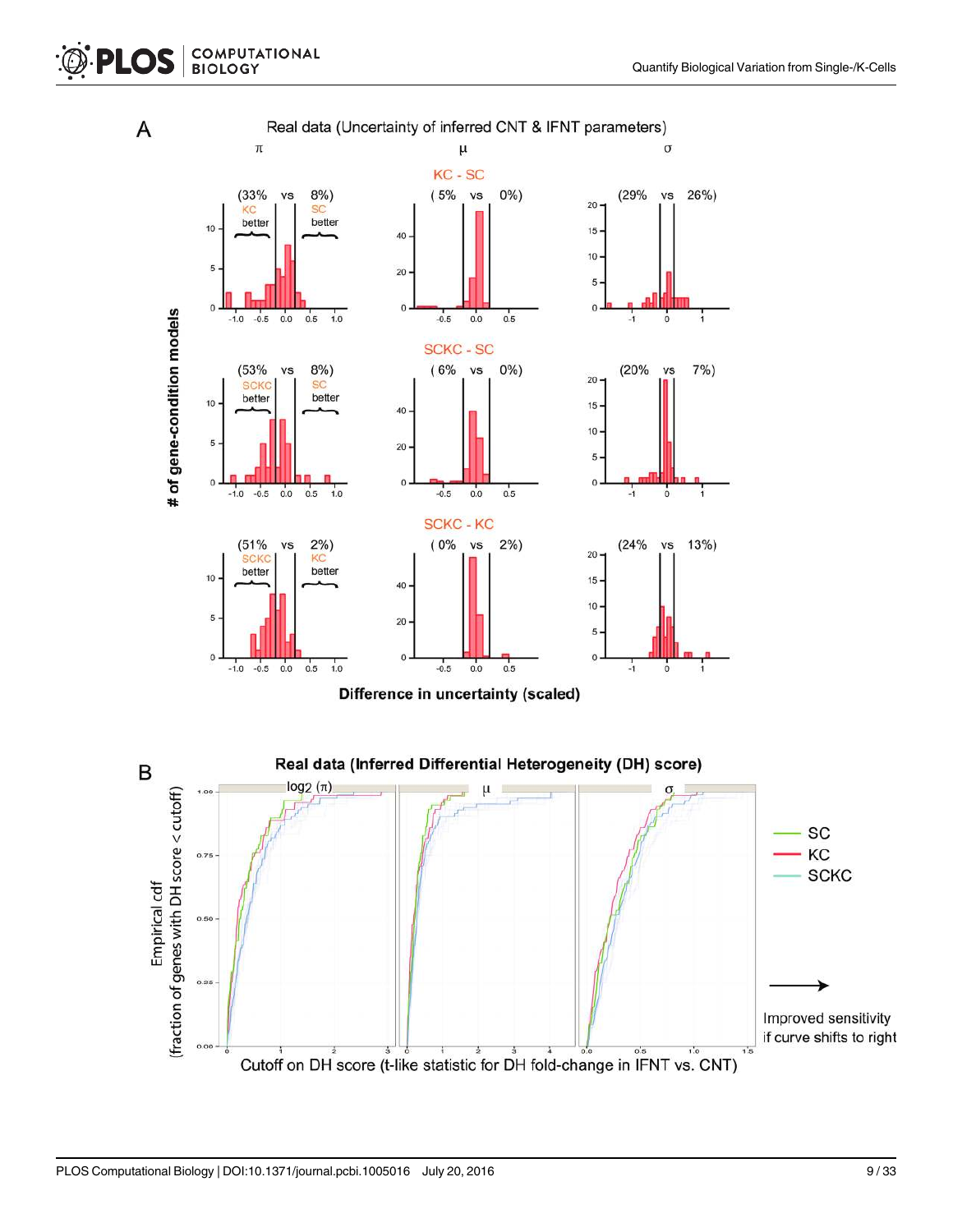Fig 3. Comparison of SC, KC and SCKC methods using real data. Experimentally generated single- and ten-cell data obtained from resting (CNT) and inflammatory-activated (IFNT) human macrophages are used for assessing the three methods. Note that for these evaluations, ten random downsamplings of the data were performed as described in Methods to make SCKC sample size the same as that of SC or KC. Results from one of these downsamplings chosen at random is shown in (A) given that other downsamplings show similar trends, and results from all 10 downsamplings are shown in (B) as lightly shaded lines along with a darkly shaded blue line connecting the median values across runs. (A) Comparing the precision (or uncertainty) of the parameter estimate of the indicated methods. For gene-condition combinations (GCCs) whose parameter estimates are similar between the compared methods (see Methods and S5 Fig), the difference in CrI width (reflecting uncertainty/precision) between the two compared methods scaled by the average parameter estimate is computed and shown as a histogram. Atop the histogram are the percent of GCCs having at least a 20% precision advantage in one method vs. the other in the indicated comparison (see Methods). (B) Differential heterogeneity (DH) comparisons. The empirical cumulative distribution function (CDF) of a t-like fold-change statistic for assessing differences between IFNT vs. CNT in the indicated parameter is shown. The statistic corresponds to the difference between the average estimate in the two conditions divided by the average uncertainty (CrI width). The indicated CDF fraction (y axis) is out of all successfully modeled genes, which is 71 for KC, 58 for SC and 41.5 (median) across different SCKC runs.

doi:10.1371/journal.pcbi.1005016.g003

susceptibility to detection limit problems, and thus it would be informative using simultaneously generated single- and k-cell data to formally assess their consistency. Towards this end, we performed a cross-validation analysis by randomly dividing our data (84 single- and randomly down-sampled 84 ten-cell samples per condition (IFNT and CNT)) in 2:1 ratio into training and testing sets (Fig  $4A$ ). We used the training data to infer models separately using SC or KC and the testing fraction to assess how well the inferred model fits using our AD-test model assessment criteria (see Fig 1B and Methods). This analysis showed SC-inferred models tend to explain only the corresponding single-cell test data well but not the k-cell test data, and similarly but to a lesser degree, the KC-inferred models are more aligned with the k- than single-cell test data ( $Fig 4B$ ). However when both training data types were used (SCKC), the inferred models fit both the single and k-cell test data substantially better than using the SC or KC inferred models alone ( $Fig 4B$ ). To an extent, these observations are to be expected given that SCKC uses both single- and k-cell training data (half of each to keep the same sample size across methods). Yet, importantly, our results revealed that single- or k-cell analysis on their own could lead to models irreconcilable with the other data type, each of which contains important information about the expression distribution of a gene across single cells. Given the highly multiplexed nature of modern gene expression assays, a sizable number of genes could fall under such "incompatible" scenarios, thus providing support for the generation, crosschecking and proper integration of both data types when possible.

# Using bulk RNA-Seq data and differential expression (DE) performance to assess QVARKS

While the focus of QVARKS is to infer CHPs within a single condition or compare CHPs between two conditions, several existing single-cell approaches focus on assessing differential expression between conditions using single-cell data. QVARKS can also be used to assess DE using one of the three possible input data modes. Assessing DE affords us another way to check our model assumptions and the overall method because QVARKS computes DE using the posterior distribution of its model parameters and thus achieving reasonable DE results require that our inferred posterior distributions be accurate. Here following previous studies [11,18], we view the DE estimates (log<sub>2</sub>-fold-change (log<sub>2</sub>(FC)) of the average expression of a gene between two conditions) computed from bulk, cell population-level RNA-Seq data as "ground truths". Our bulk RNA-Seq data was generated in a related study in the same macrophage conditions as our single- and k-cell data. In addition to comparing against bulk RNA-seq, we also assessed QVARKS' performance in recapitulating bulk DE relative to that of two other singlecell based DE methods: MAST  $[18]$  and SCDE  $[11]$  (S6 Fig). Specifically, we applied MAST and SCDE to our macrophage qPCR data and compared with QVARKS running in SC, KC or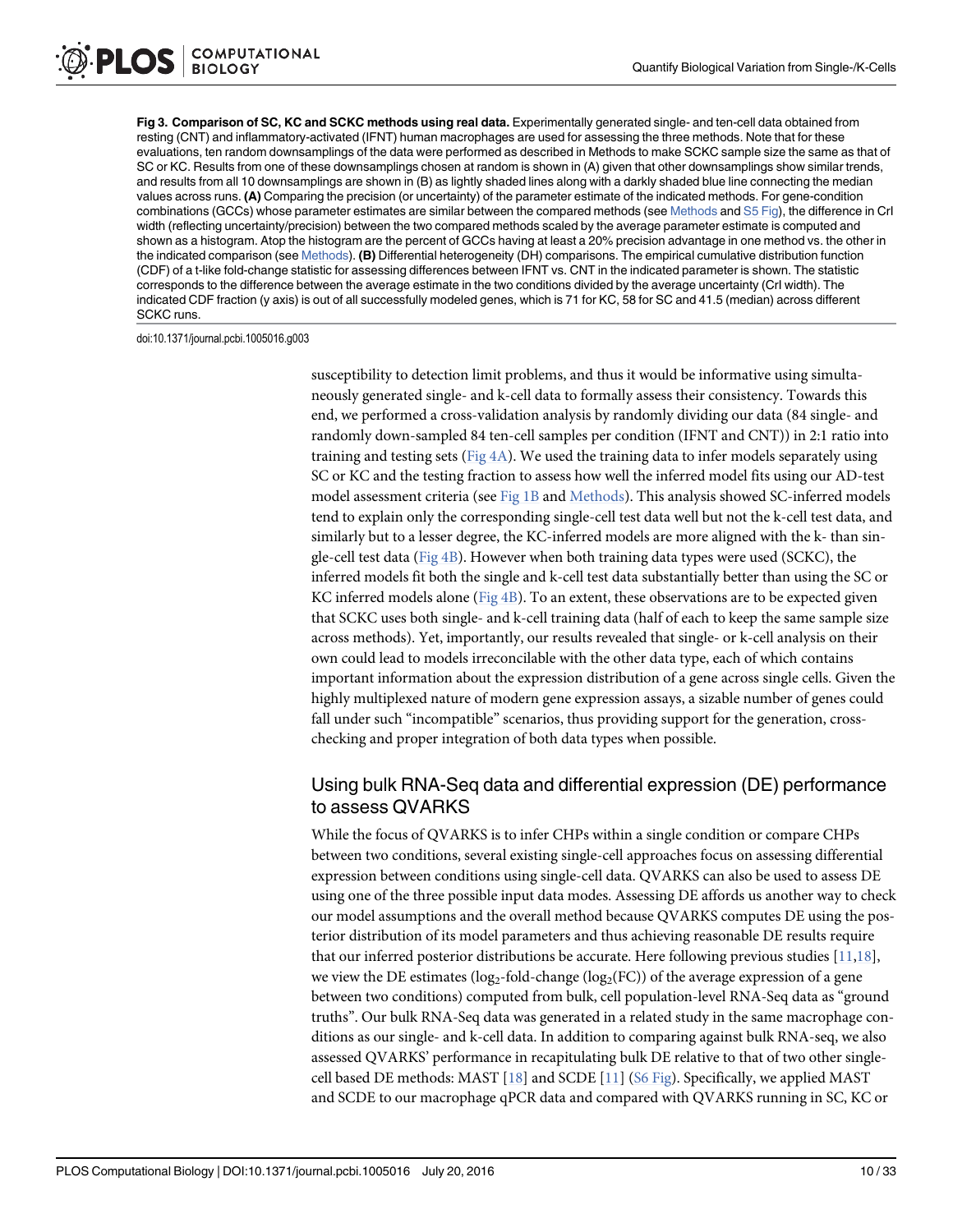



doi:10.1371/journal.pcbi.1005016.g004

SCKC modes using relative (Pearson correlation shown in S6A and S6B Fig) and absolute (average squared error shown in S6C and S6D Fig) measures of recovering ground-truth foldchange values. Evaluation based on the relative, correlation based measure revealed that QVARKS SCKC and KC nicely capture bulk level DE and perform comparably to MAST and SCDE, and QVARKS SC performs comparably once genes with large CrI are removed (S6A Fig). QVARKS SC in general yields more parameter estimates with large uncertainty (large CrI) as has also been observed above ( $Fig 3A$ ), thus removal of these genes led to improved performance. Evaluation based on the absolute measure showed that DE estimates from all QVARKS input modes were well-calibrated with respect to the ground-truth values, and thus all had relatively low absolute error ( $S6C$  Fig). Thus, the overall DE performance of QVARKS suggests that our model assumptions and inference procedures are reasonable and capture the data well.

#### QVARKS reveals condition-dependent CEV in resting vs. inflammatory human macrophages

To assess and illustrate the practical applicability and utility of QVARKS, we next applied QVARKS to the full single/10-cell macrophage data set introduced above. Here we focused our analysis using SCKC as the input data so that we can use all available data; SCKC also tends to provide the most robust results as suggested by the evaluations above. The data was obtained in a related study using fluorescence activated cell sorting (FACS) of single and ten cells followed by microfluidic qPCR (measuring 93 transcripts and 3 spike-in control RNAs; see Methods). Macrophages are immune cells that exhibit diverse environment-dependent phenotypes and hence are good models to study how the environment shapes CEV in transcript levels, such as changes in the fraction of ON cells  $(\pi)$ . Environment- or signal-induced changes in gene expression have largely been assessed by measuring alterations in average expression using a population of cells, but measuring the average alone could miss changes in CEV. By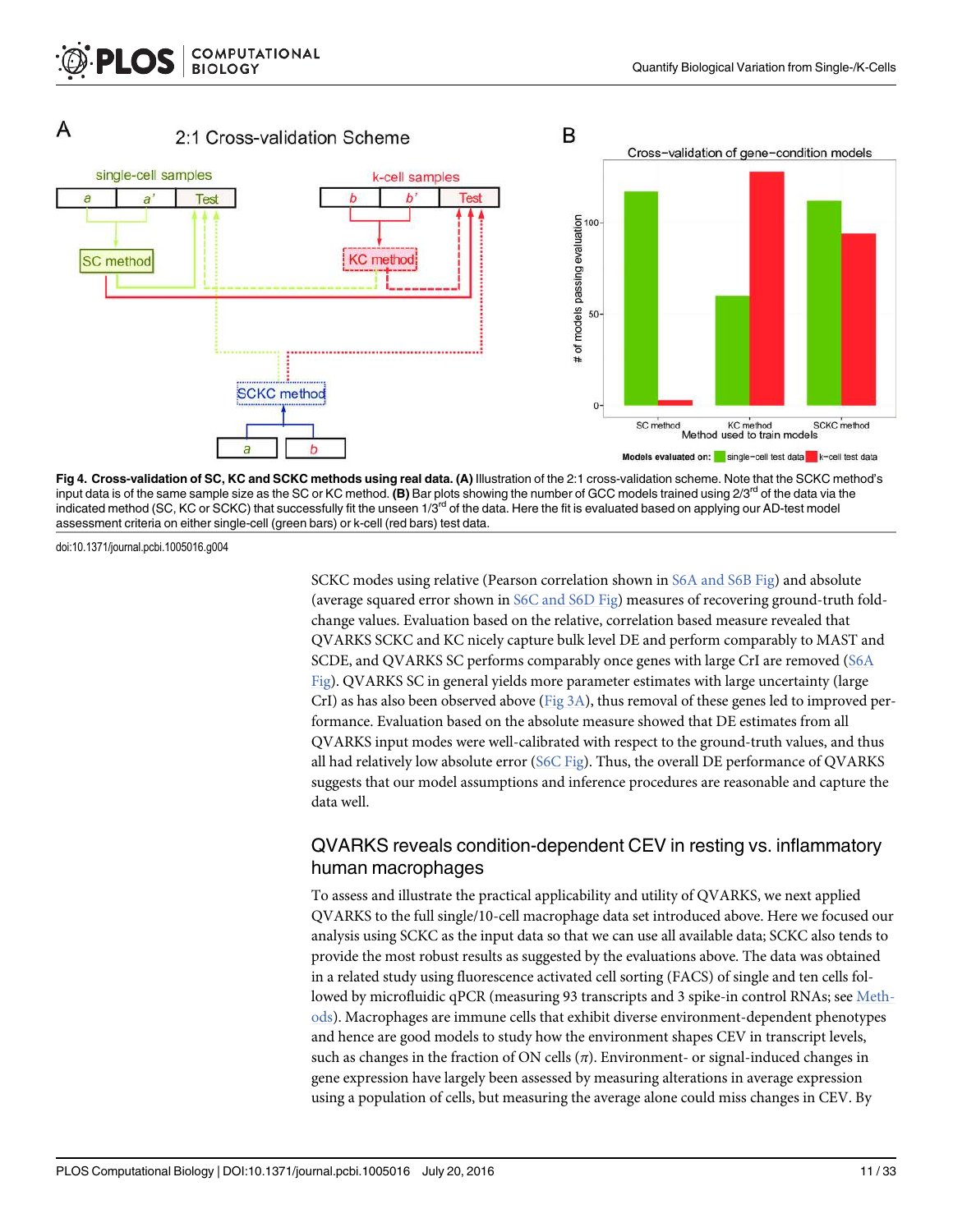taking advantage of the posterior distributions containing measures of statistical uncertainty around the inferred heterogeneity parameters, we can begin to quantitatively assess changes in CEV in resting vs. IFNT-activated (inflammatory) macrophages.

Our Bayesian procedure successfully modeled and obtained posterior distributions of model parameters for 53 and 60 genes in CNT and IFNT, respectively. Of these, 41 are shared between CNT and IFNT, and hence their CEV can be quantitatively compared across these two conditions (see below). A majority of the remaining genes failed model assessment due to scarcity of detected cells (observed ON cells less than 5 in single-cell data for 23 failed genes in CNT and 17 failed genes in IFNT). Since these genes are inherently difficult to work with for inferring CHPs (e.g. inferring ON-cell variance from 5 or fewer cells is challenging), they could essentially be filtered out a priori. Under such a filter, the model assessment rate increases to 71– 75% (47 out of 66 filtered genes in CNT, and 51 out of 68 in IFNT were successfully modeled). Thus, consistent with our DE assessment above, our model assessment indicates that for many genes, the data is captured well by our models, suggesting that our model assumptions, including distribution choices, are also robustly supported by the data.

Despite the relatively high sensitivity of qPCR assays, signs of imperfect detection were apparent given that the average expression derived from single-cell data tended to be consistently lower than that obtained from 10-cell data (divided by 10) for transcripts expressed at medium or low levels (S7 Fig). Thus, some apparently "OFF" cells likely had some non-zero level of expression that simply escaped detection. Indeed, the inferred fraction of OFF cells (1-  $\pi$ ) for a majority of genes in both conditions was consistently lower, albeit only slightly in most cases, than that observed on single-cell data alone ( $Fig 5A$ ). As expected, genes with a higher observed fraction of OFF cells also tended to have larger uncertainty for  $\pi$  because it is more difficult to narrow down model parameters (including ones associated with detection) using information from just a few ON cells (analogous to the "high difficulty" simulation scenario; see Fig 2). However, even for such "difficult" genes, not all of the OFF cells can be attributed to escaped detection–the inferred fraction of OFF cells is at least 25% for a majority of these genes even after accounting for statistical uncertainty (based on counting genes whose CrI is above 0.25 in Fig 5A). Thus, our Bayesian analysis integrating single- and 10-cell data helped estimate the proportion of OFF cells attributable to detection issues and thereby helped obtain better estimates of the expression distribution among single cells for a majority of the genes we measured.

Bulk differential expression (DE) between two conditions can be attributed to a combination of changes in the fraction of ON cells and in the mean expression level among ON cells [7]. Here QVARKS provides a rigorous framework to explore the relationship between bulk differential expression (DE) and alterations in heterogeneity parameters  $\pi$  and  $\mu$  [7] upon inflammatory activation. We assessed the status of these parameters for 23 DE genes between IFNT and CNT conditions (adjusted P-value or adj $P < 0.05$ ) determined using the posterior distribution of the average mRNA level (reflected by the mean  $\mu$  of ON-cells weighted by  $\pi$ ; see Methods)–these genes were largely similar to DE genes obtained directly from 10-cell data (see Methods and S8 Fig). Eight of the DE genes had significant changes in  $\pi$  but not  $\mu$  (e.g., RELA), while four had the opposite behavior (e.g., FTL), and the rest either had significant changes in both (e.g., CD274) or neither (Fig 5B). Note that many genes in the last category lacked significant change in  $\pi$  and  $\mu$  not necessarily because the mean fold changes are small, but more because the statistical uncertainty around their inferred fold changes is large. Taken together, our results show that in macrophages adapting to inflammatory stimulation, both "digital" (altering  $\pi$ ) and "fine-tuning" (altering  $\mu$ ) modes of regulating gene expression are prevalent.

A key application of QVARKS is to assess changes in heterogeneity parameters (or DH), such as asking whether environment shapes cellular heterogeneity. Thus, we next inferred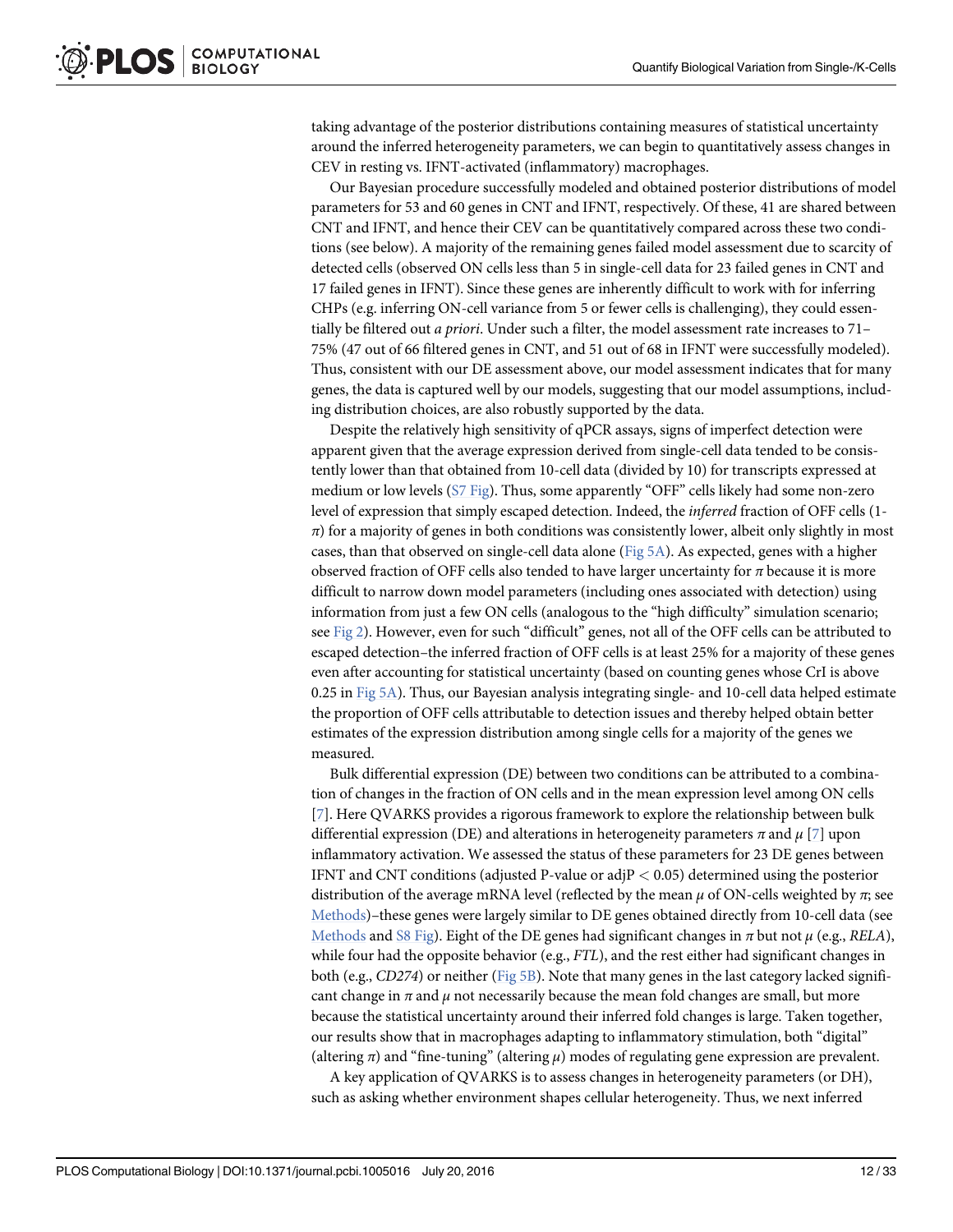

B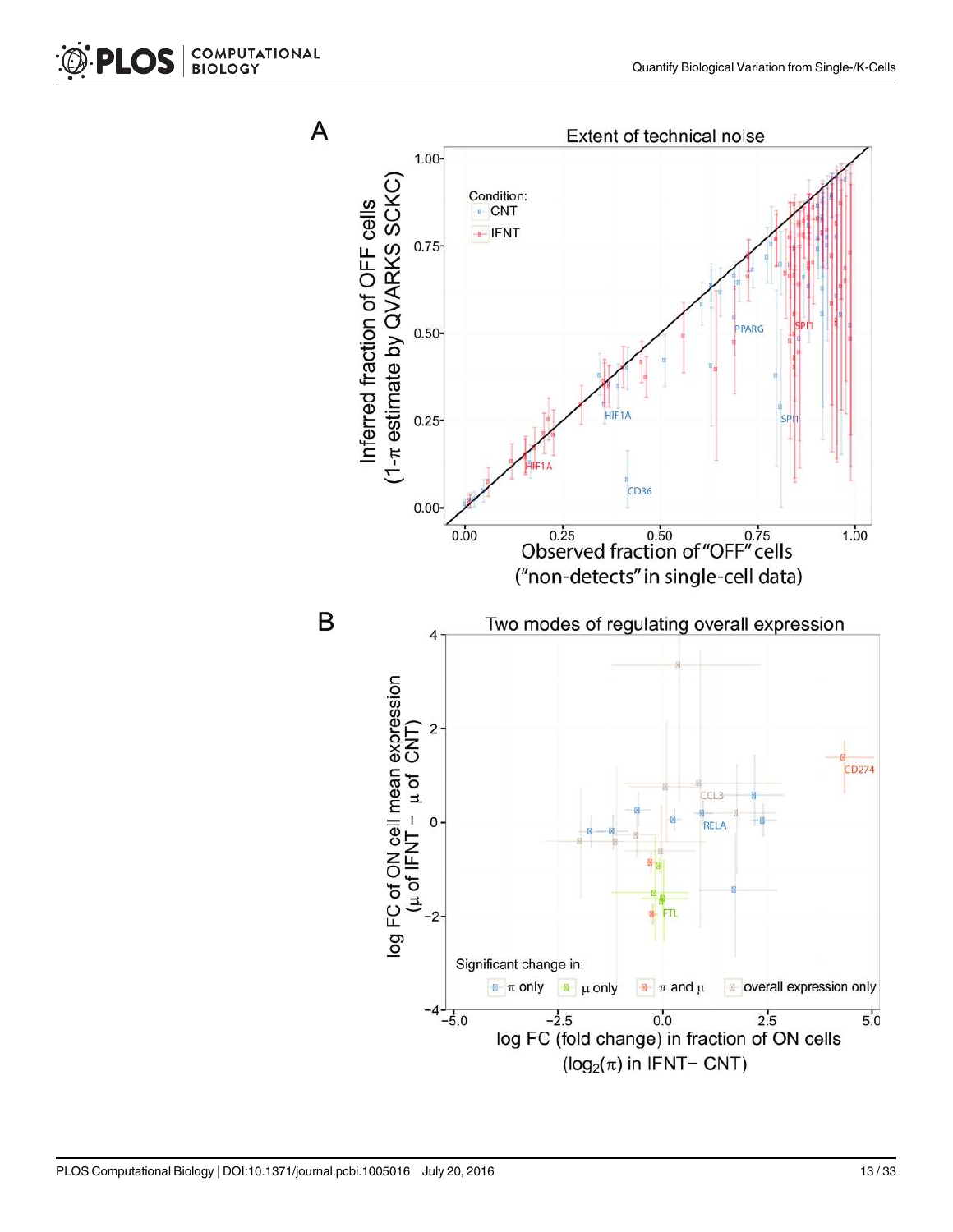Fig 5. Application of QVARKS SCKC reveals technical drop-offs and basis of bulk differential expression. (A) Extent of technical noise. Comparing the inferred (y) vs. observed (x) fraction of OFF cells across genes shows that genes with higher fractions of OFF cells were affected the most by imperfect detection. Only genes successfully modeled in either the IFNT or CNT conditions are shown; the 90% credible interval (Crl) is indicated by the lightly shaded line around the mean of the posterior distribution. Several example genes associated with inflammatory or anti-inflammatory processes in macrophages are marked. (B) Distinct modes of regulating differential expression. The 23 differentially expressed genes based on average expression in the cell population in resting vs. IFNT conditions are shown in a scatter plot depicting differences in the fraction of ON cells (x) against differences in the mean of ON cells (y). The CHPs inferred using QVARKS are used to classify these genes into those with significant (adjP < 0.05) changes in: 1) only the fraction of ON cells, 2) only the mean expression of ON cells, 3) both, or 4) neither. The 90% Crl is indicated by the lightly shaded lines around the mean of the posterior distribution as before.

doi:10.1371/journal.pcbi.1005016.g005

differences between IFNT and CNT in terms of 1) the standard deviation of expression in ON cells ( $\sigma$ ) reflecting continuous heterogeneity and 2) the ON-fraction ( $\pi$ ) reflecting discrete heterogeneity (Fig 6). The inferred differences in these CHPs for successfully modeled genes were also verified to be robust against well-to-well variation in detection efficiency quantitated using spiked-in ERCC control mRNAs (see S9 Fig; note that detection efficiency was a major source of technical noise assessed in [12]). In addition to π and σ, comparative assessment of heterogeneity across conditions can also be extended to other notions of heterogeneity, such as the Shannon entropy function computed using  $\pi$ , by taking advantage of our Bayesian approach's ability to handle inference of any function of the CHPs (see S10 Fig and Methods).

Our analyses revealed both shared and condition-specific patterns of CEV (Fig 6A and 6D). Genes such as FTL had similar continuous and discrete heterogeneity across conditions. However, RELA, a component of the NFκB complex, for example, had a higher fraction of ON cells  $(adiP = 2.15e-05, calculated as described in Methods)$  as well as higher variability among ON cells in IFNT than CNT (adjP = 0.012, Fig  $6C$ ). Such changes in continuous variability could not be solely attributed to differences in average expression among ON cells  $(\mu)$  or fraction of ON cells (π) between the conditions (S11 Fig). The inferred change in σ across the two conditions for genes such as RELA was also robust against sampling noise when random (50%) downsamplings of the data were assessed (S12 Fig), and is thus potentially reflective of changes in biological cell-to-cell variation. Since NFκB is a key transcription factor mediating responses to diverse inflammatory signals in macrophages [25], an increase in the heterogeneity of RELA expression upon inflammatory activation by IFNT suggests that elevating the response diversity among cells in, for example, infected tissues may play an important functional role, such as to counteract bacterial targeting of activated cells or to prevent detrimental over-inflammation. CLEC7A also showed changes in both types of heterogeneity, albeit in opposite directions, i.e., up in continuous (adjP = 0.002) and down in discrete (adjP = 0.0006) variations. Differences in  $\sigma$  could, for instance, reflect changes in stochastic dynamics during transcription and mRNA degradation, or in negative feedback regulation. Thus, changes in both heterogeneity parameters in inflammatory vs. resting macrophages can be robustly detected by our approach. It will be interesting in the future to study the underlying mechanisms and function of such distinct gene regulation modes revealed by the differential heterogeneity and differential expression tests enabled by QVARKS.

#### **Discussion**

Environment- or signal-induced changes in gene expression have largely been assessed by measuring alterations in average expression using a population of cells. However, measuring the average alone could miss changes in cell-to-cell heterogeneity. Assessing such changes in a statistically rigorous manner has been challenging, in part due to difficulties in disentangling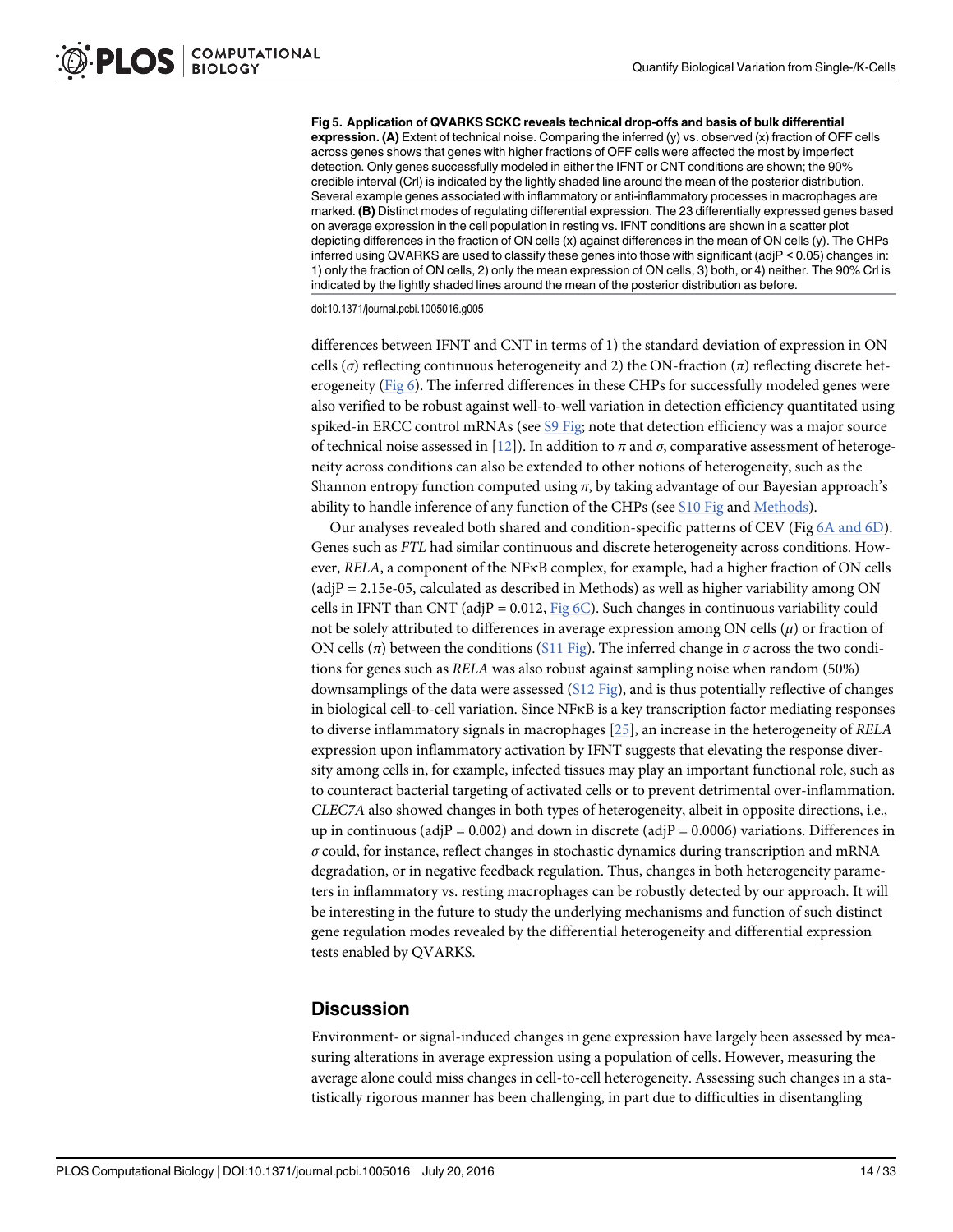

# Differential Heterogeneity inferred by QVARKS

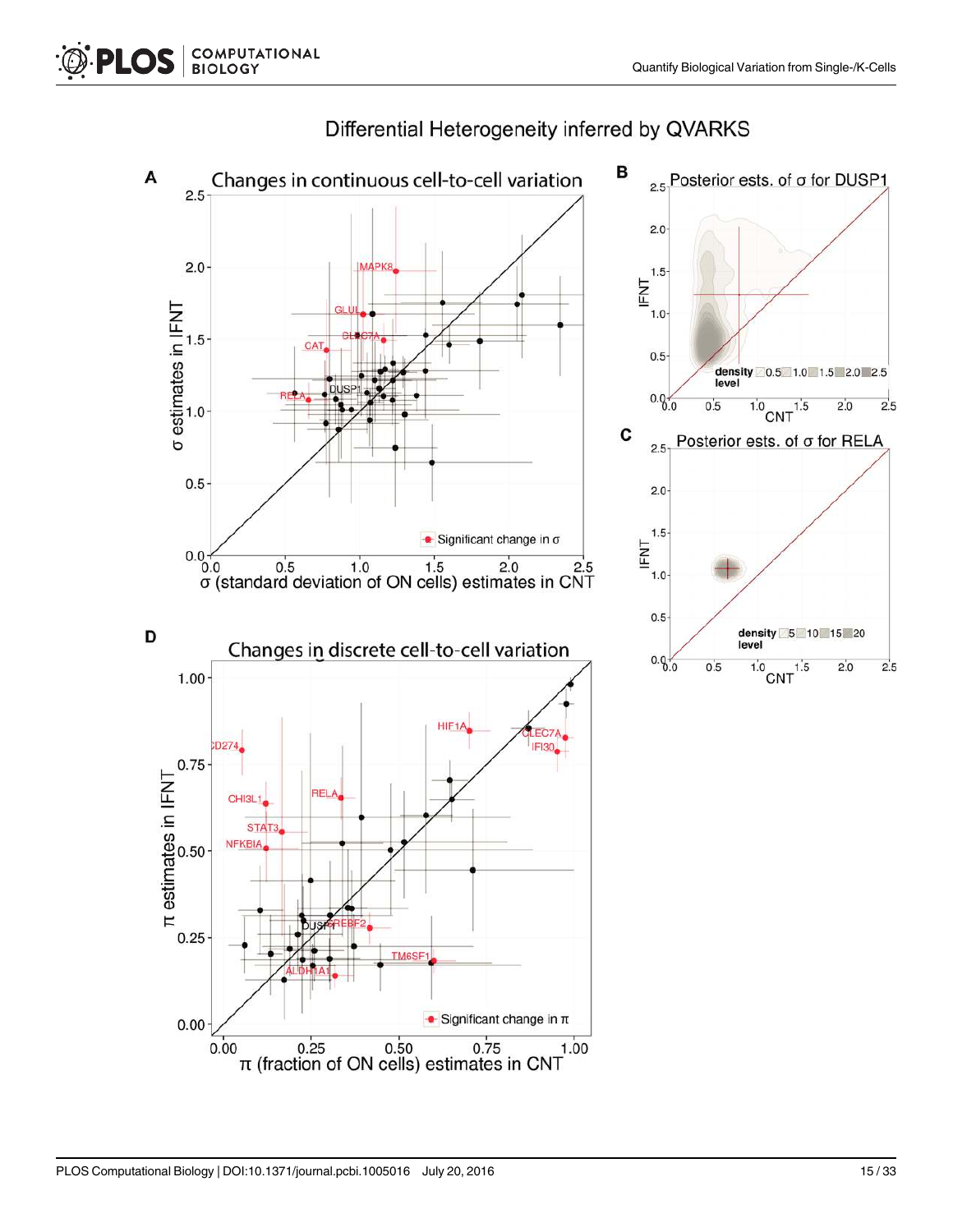Fig 6. Application of QVARKS SCKC to assess differential heterogeneity. QVARKS was applied to assess significant (adjP < 0.05) changes in  $\pi$  and  $\sigma$  using joint single- and 10-cell data obtained from human macrophages in resting (CNT) vs. IFNT-activated conditions. (A,D) Continuous heterogeneity as reflected by  $\sigma(A)$  or discrete heterogeneity as reflected by  $\pi(D)$  were significantly altered in IFNT (y) relative to CNT (x) for some (indicated in red) of the 41 successfully modeled genes. The 90% Crl is indicated by the lightly shaded lines around the mean of the posterior distribution. (B,C) The posterior distribution of  $\sigma$  for DUSP1 (B) and RELA (C) are shown to illustrate why only RELA was deemed significantly changed between the two conditions. The 90% CrI around the posterior mean shown in (A) is indicated here as red lines.

doi:10.1371/journal.pcbi.1005016.g006

technical vs. biological variations in single-cell measurements. To help overcome these challenges, we have developed a flexible computational method for inferring CHPs within a cell population or across two cell populations using single-cell, k-cell, or both data types simultaneously, by obtaining measures of statistical uncertainty around the inferred heterogeneity parameters so that the significance of an observed change can be evaluated. Here using inflammatory activation of human macrophages as a first biological application, we have uncovered a number of significant changes in the fraction (π) of and/or variance (σ) among ON cells. Furthermore, we have shown that changing  $\pi$  alone ("digital" gene expression) can contribute to changes in mean expression at the bulk level. Our approach can also be used to explore whether cellular heterogeneity can change without accompanying changes in average expression, e.g., increasing  $\pi$  and  $\sigma$  while reducing  $\mu$  such that the population average is unaltered. Indeed, it is increasingly recognized that cell-to-cell variations could themselves be regulated both genetically and environmentally without affecting the average expression level to, for example, reduce the chance of noise-induced cellular activation by lowering heterogeneity or hedge against environmental fluctuations by ensuring sufficient variation across cells in a population [17]. However, it is worth noting that despite our modeling of technical factors such as misdetection, interpreting continuous CEV parameters (the variation among ON cells, or  $\sigma$ ) can be more challenging in general than interpreting discrete CEV parameters (the fraction of ON cells, or  $\pi$ ). For example, other sources of technical noise are still possible and thus the biological and technical sources may not be fully disentangled, and additional checks, such as those in S11 Fig based on linear regression, do not account for non-linear relationship between mean and variance, and could violate some linear regression assumptions (such as error-free measurement of independent variables and homoscedasticity). One way to help disentangle biological from technical variation in the future is to utilize dilution-series experiments to obtain an estimate of the technical variation of all gene assays at different average expression levels, although sampling/pipetting noise also need to be considered properly at lower ends of the concentration scale.

The unique ability of QVARKS in handling the three input data types (SC, KC and SCKC) allowed us to assess their relative performance for the first time under a common Bayesian analysis framework. While analyses of both simulated and real data suggest that there are situations under which each of single- or k-cell input data types can offer advantages, in general combining single- and k-cell data—when both are generated simultaneously—could yield more robust estimates of CHPs compared to using single- or k-cell data alone across a range of scenarios, particularly for genes with moderate to poor detection. A further practical appeal of using single- and k-cell data jointly, particularly in multiplexed settings such as microfluidic qPCR and RNA-Seq where tens to thousands of genes are measured, is that the single-cell data for genes with good detection (e.g., highly expressed genes) can be directly analyzed to enable applications that require measurements of multiple genes within individual cells, such as identifying novel cell subsets. However, our approach is flexible and therefore can also be applied to single-cell data for assessing CHPs within a single condition or comparatively between two conditions.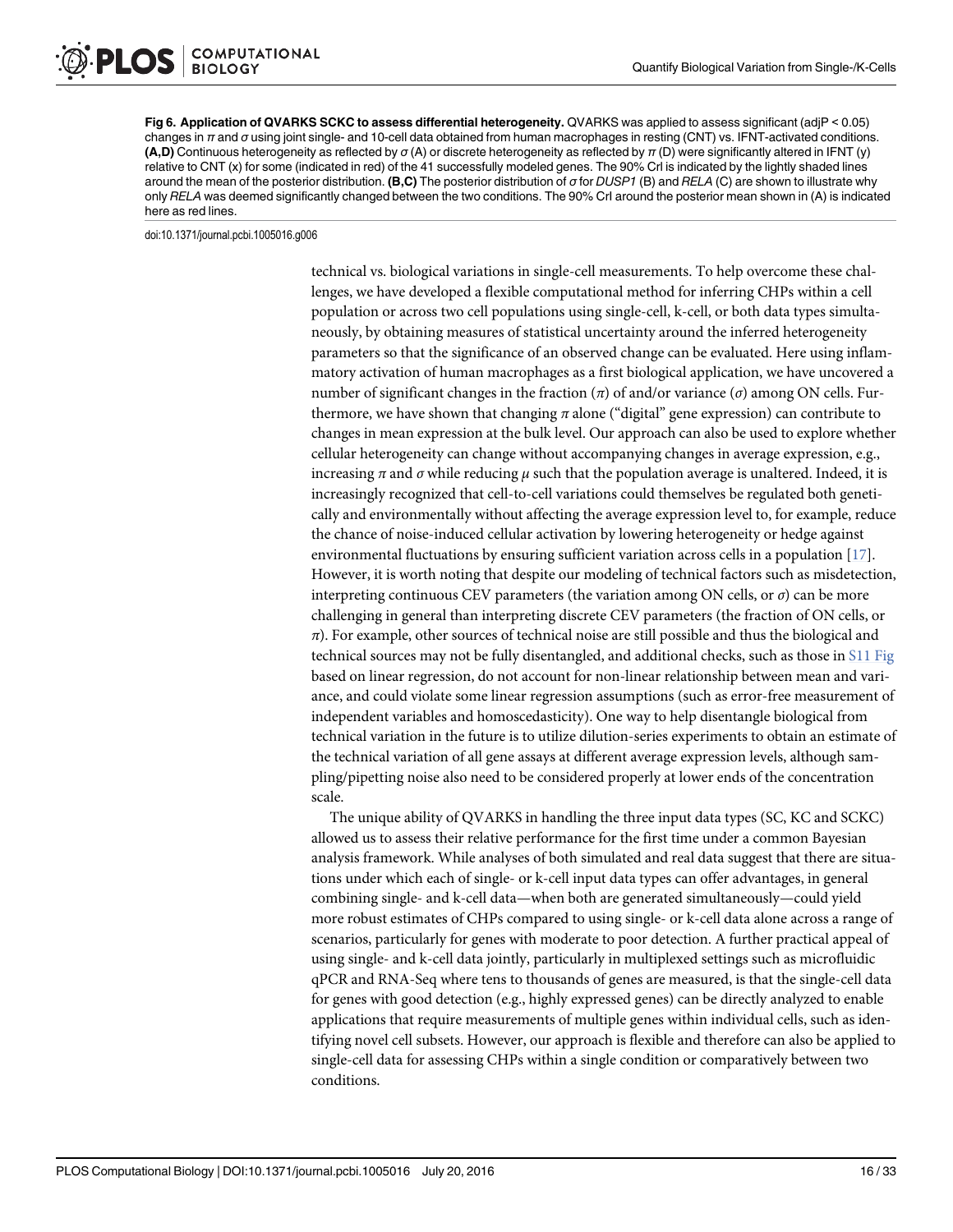Our methodological framework can be extended to incorporate additional parameters or use alternative model parameterizations to account for features such as multimodality within ON cells, e.g., in samples comprising mixed cell types or subsets. But the inference accuracy would be constrained by sample size. For example, each additional mode would require three extra parameters per biological condition in order to capture its frequency, mean and variance (assuming using a log-normal distribution). Thus, it would only become feasible to learn the extra parameters for such models when larger sample sizes are available, which will likely be the case in the near future as the experimental cost of profiling continues to drop with the introduction of new technologies [5]. Here we chose to use the unimodal distribution for ON cells for several reasons. First, it is simple, yet captures our single- and k-cell data well—as discussed above, our model assessment criteria indicated that this parameterization was sufficient to successfully fit a majority of genes. Among the remaining genes, the predominant reason for the lack of fit appeared to be the scarcity of ON cells rather than bimodality among them: there are only two GCCs with more than 10% ON cells that appeared to be multi-modal (TIGD6 in CNT and PTGS1 in IFNT according to Hartigan's Dip test for unimodality using a relaxed P <  $= 0.2$  cutoff). While additional multimodal genes may be present in our study, they were not evident at our current sample size.

The model assessment procedure used in this study, the default in the R package implementing our QVARKS approach, leans on the stringent/conservative side (i.e., allows less genes to pass model assessment), in that we required most data sets generated from each of the posterior parameter draws to be statistically indistinguishable from the observed data (see Methods). Users of the R package can choose other forms of model assessment, including a variant of the one used here where data simulated from different posterior parameter draws are concatenated into one dataset, and a single AD test is carried out to assess the concordance of this dataset against the observed data. This approach can work well for genes with just a few ON cells since concatenating all simulated datasets into one provides a larger sample size to enable a more robust comparison against observed data. However, one advantage of the default approach is that it matches the sample sizes of the simulated and observed data when performing each of the multiple AD tests. Another model assessment criterion that our R package supports is based on the well-accepted posterior predictive p values (ppp; [23,24]), wherein we empirically test if a particular aspect of the observed data, such as mean or variance of observed ON cells, is captured well by simulated datasets generated from the posterior parameter draws. However, the ppp requires the user to choose which aspect of the data (e.g., mean and/or variance) to use, and does not use information from the whole data distribution the way the AD test does. The vignette/manual of the QVARKS R package illustrates and compares these model assessment options. Having multiple model assessment options allows the users to have more means to determine whether to trust a particular gene's fitted model, and depending on the goals of the analysis, proper tradeoffs can be made between ensuring that model assumptions are comprehensively met vs. discarding expensive single- or k-cell data. For example, consider a gene that is expressed in a high number of ON cells in condition A but in very few in condition B. If the goal were to compare the continuous heterogeneity of genes between the two conditions, it would be challenging to analyze this gene as the very few ON cells in condition B would yield unreliable estimates for  $\sigma$  in that condition. However, changes in the discrete heterogeneity  $(\pi)$  or average differential expression can be more reliably studied for this gene between the two conditions.

When the k-cell approach is used, the optimal value of k could depend on the cell type and assayed genes, thus empirical assessment is needed for choosing k. For example, a dilution series of bulk mRNA can be profiled to estimate the minimum value of k that would provide reasonable detection for most genes. Our simulation assessment suggests a tradeoff between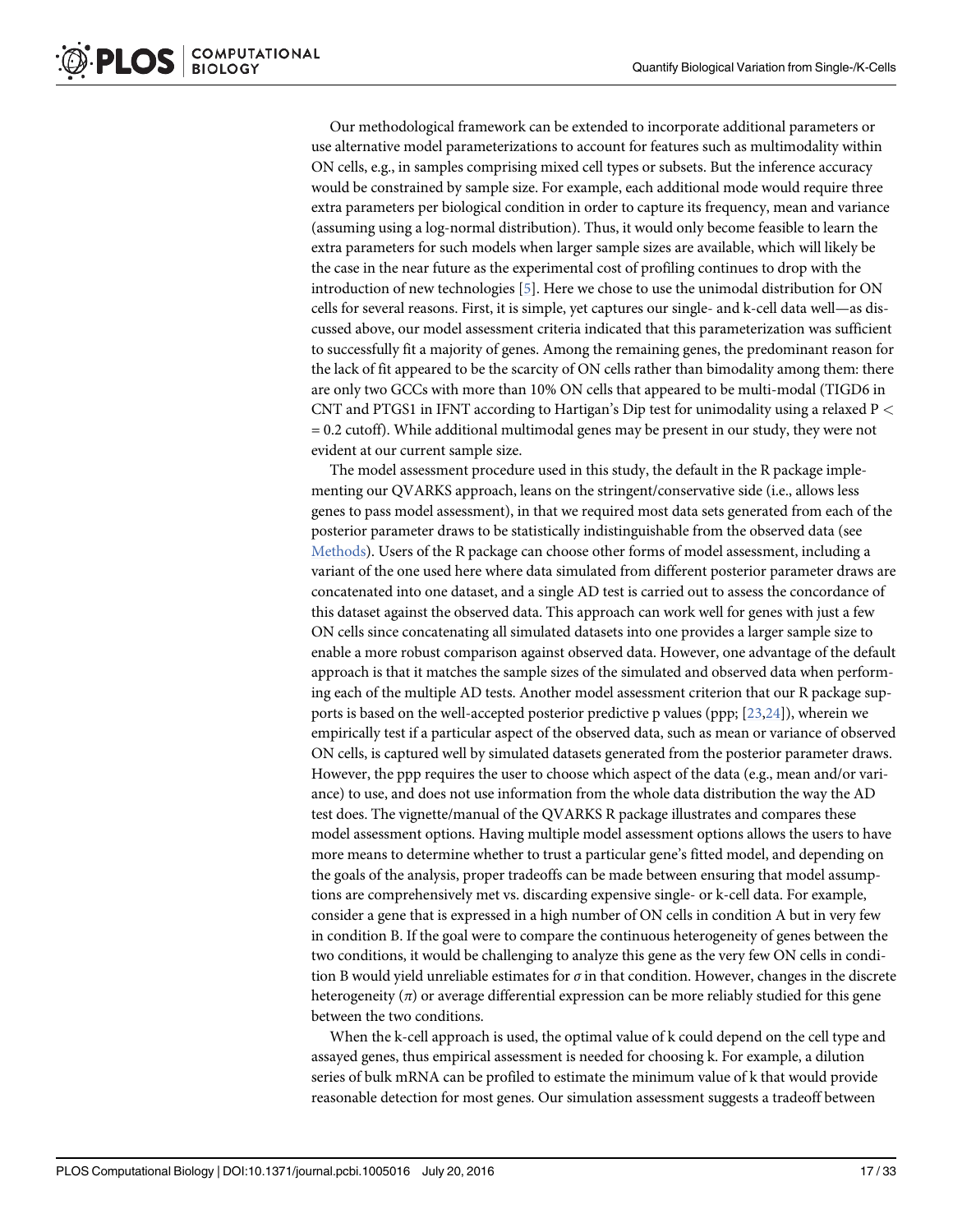the value of k and sensitivity: increasing k would better mitigate detection issues at the cost of masking biologically relevant heterogeneity from convolving single-cell samples. Indeed, in general k should be large enough to avoid detection issues, but sufficiently small to avoid such masking effects where the relative contribution of biological cell-to-cell variations would become increasingly small and thus undetectable due to technical noise. Similarly, the optimal proportion of single- vs. k-cell samples to profile is context-dependent and best chosen using an empirical approach. When no prior information is available, as in this study, one could start with an equal proportion of both data types (e.g., 100 single- and 100 k-cell samples). One can then use this data to estimate the relative contributions of each data type to the model likelihoods and use this information to help determine the relative proportion of single- and k-cell samples to profile in the next round of experiments. This process can be iterated to fine-tune the proportion until a fixed profiling budget is reached. However, until the cost and time of sample preparation and sequencing drop to negligibly low levels, this iterative strategy can be prohibitive; thus, in practice, it is best to simply profile an equal number of single- and k-cells and only generate more data of one of the data types if it is quantitatively clear that additional data would help with answering the biological question of interest.

The vignette document distributed along with our QVARKS R package describes the functionality of our package using actual data examples and discusses issues related to experimental design (e.g., the dilution-series experiments discussed above when k-cell data is desired) as well as statistical considerations (e.g., data quality assessment, preprocessing, transformation steps, and model assessment) and computational considerations (e.g., scalability of the inference procedure to process a large number of genes via parallelization). Though QVARKS was primarily developed to analyze single-cell qPCR datasets, as a proof of concept, the vignette also illustrates how QVARKS can be applied to an externally pre-processed single-cell RNA-Seq dataset using a parallel computing cluster. Our approach thus provides a principled and practical method to explore cellular heterogeneity in diverse settings.

# Methods

#### Ethics statement

Peripheral blood was obtained by leukapheresis from a de-identified healthy donor by the NIH Blood Bank, Department of Transfusion Medicine, National Institutes of Health Clinical Center under IRB-approved protocol 99-CC-0168.

# Model description and likelihood function

We motivated and described the parametric model of gene expression in single- and k-cell samples from a cell population in the main text. Here, we formally specify the model along with the likelihood function of model parameters. As shown below, the choices of specific distributions in our model are inspired by earlier single-cell modeling studies (eg. bimodal mixtures of ON/OFF cells and log-normally distributed ON-cell transcript levels assayed using qPCR  $[7]$  or RNA-Seq  $[18,21]$ , and logistic detection behavior of qPCR  $[8,22]$  or RNA-Seq  $[11]$ assays). We extend the existing single-cell models by integrating both single- and k-cell data, explicitly modeling imperfect detection assays and handling more than one environmental condition under which a gene is profiled. Multiple environmental conditions are handled by keeping the detection behavior parameters the same across conditions (which is reasonable as the same gene assay is used across conditions) and letting the CHPs ( $\pi$ ,  $\mu$  and  $\sigma$ ) be conditionspecific. We present the single-condition model first and then point out what changes need to be made to handle the two conditions focused in this study. An interesting future direction would be to extend these single/two-condition models to handle more complex experimental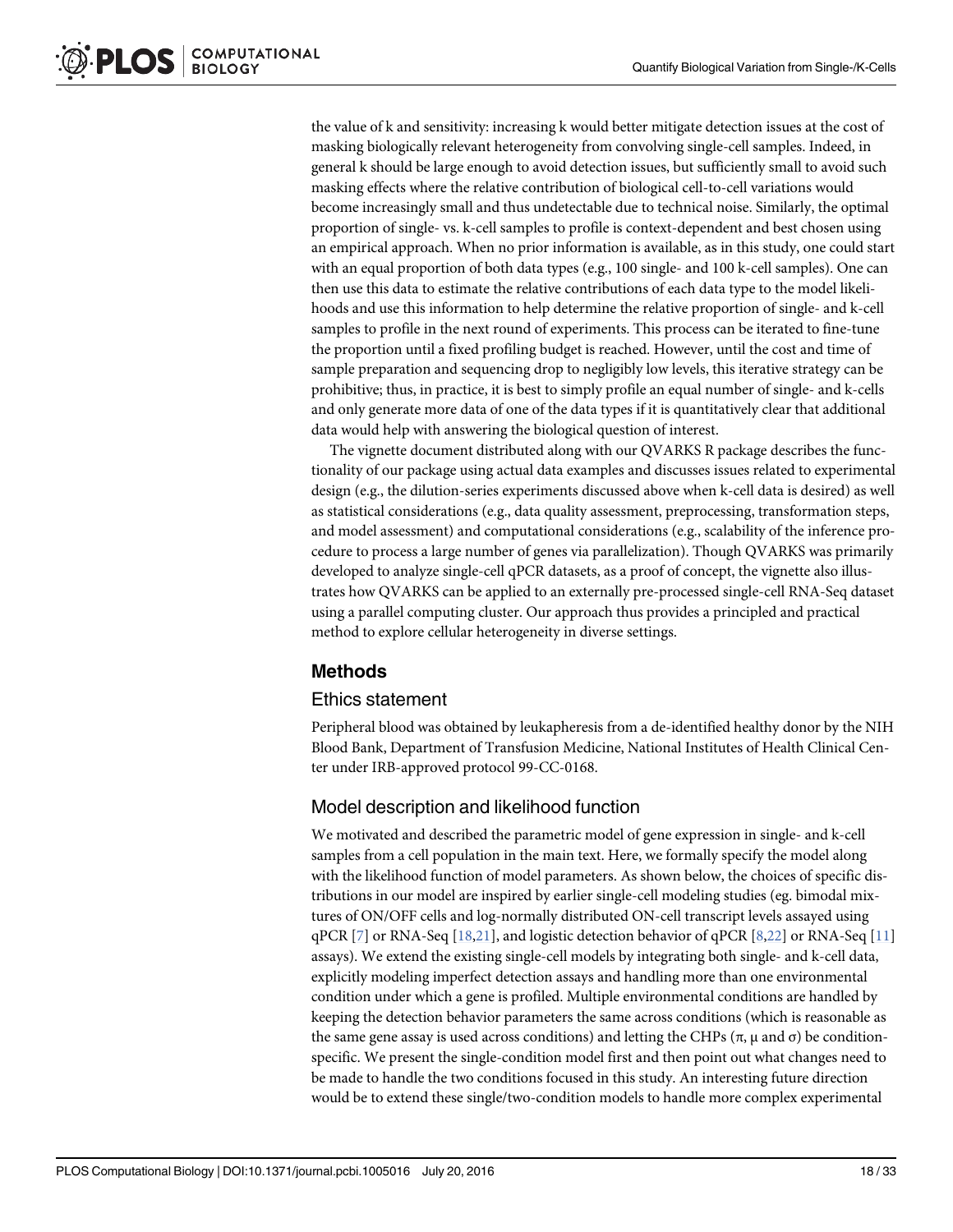designs, e.g., those involving more than two conditions and handling covariates such as donor information, batch effects, and cell size.

We extend a model of "underlying" or "true" single-cell expression in an earlier study [7] to obtain a model of "measured" single-cell expression that handles imperfect detection as follows. Let G denote the expression of a gene transcript (i.e., counts of transcript copies without any log transformation) in a random cell in the population. Then the bimodal mixture model for G could be written in random variable notation as G = I X, where I  $\sim$  Bernoulli( $\pi$ ) is an indicator variable that is 1 for an ON-cell of the gene with probability  $\pi$  and 0 otherwise, and  $log_2X \sim Normal(\mu, \sigma)$ . Note that the log of average overall expression is given by  $log_2(E(G))$  =  $log_2(E(I)E(X)) = log_2 \pi + \mu + \sigma^2 log_e(2)/2$  (in line with the intuition that both fraction and mean expression of ON cells determines the overall expression output, with  $\sigma^2$  contribution coming from cells in the tail of a log-normal distribution). The measured expression H (e.g.,  $2^{Et}$  values of the gene across single-cell samples in a given condition, where  $Et = 40$ -Ct is a unit of measurement for qPCR assays as described below) is either detected at the true underlying measurement G with a certain detection probability  $DP(G)$  (which ranges from 0 to 1 and increases with expression strength in a logistic manner) or not detected ( $2^{Et} = 0$ ) otherwise. So  $H = J(G)$ G, where  $J(G) \sim Bernoulli(DP(G))$  is an indicator variable that is 1 for detected measurements and 0 for non-detects, and  $DP(G)$  is a logistic function with intercept c and slope  $m$ , i.e.,  $DP_{c,m}(G)=1/\big(1+\exp\bigl(-\frac{\log_2(G)-c}{m}\bigr)\big).$  This parameterization reflects the standard way of modeling the probability of a binary response, such as non-detect vs. detects in expression profiles. We can now write the likelihood function of the model parameters given single-cell expression measurements  $h_1, h_2, \ldots, h_n$  of the gene in *n* cells for a given condition as below. Here,  $P_{\mu,\sigma}(X=$  $x$ ) denotes the log-normal probability density function evaluated at  $x$  or equivalently the normal density function with mean  $\mu$  and variance  $\sigma^2$  evaluated at  $log_2(x)$ .

$$
\mathcal{L}(\pi, \mu, \sigma, c, m | h_1, h_2, \dots, h_n) = \prod_{i=1}^n \mathcal{L}(\pi, \mu, \sigma, c, m | h_i), \text{ where}
$$
\n
$$
\mathcal{L}(\pi, \mu, \sigma, c, m | h) = \pi P_{\mu, \sigma}(X = h) D P_{c,m}(h) \qquad \text{if } h > 0, \text{ and}
$$
\n
$$
= (1 - \pi) + \pi \int_{g=0}^{\infty} P_{\mu, \sigma}(X = g) (1 - D P_{c,m}(g)) dg \quad \text{if } h = 0.
$$

Since each k-cell measurement is modeled as aggregating mRNAs from k randomly chosen independent cells and subjecting it to the same imperfect detection as single-cell data, we can write "true" k-cell expression  $V = \sum_{i=1}^{k} G_i$  (with the  $G_i$ s being independent and identically distributed as G above, and hence fully defined by the single-cell expression parameters  $\pi$ ,  $\mu$  and σ) and the k-cell measurement  $W = J(V)$  V (in the same way that H is obtained from G using the  $c,m$ -parameter logistic "assay"). Since the true single-cell distribution G is bimodal, the true k-cell distribution V is multimodal depending on how many ON cells constitute a particular kcell pool (denoted  $\ell$ ). The likelihood function of this multimodal distribution can be approximated either empirically or analytically [15]:

- 1. The empirical (or Monte Carlo) approximation is straightforward and can work seamlessly for any choice of single-cell distribution, probabilistic detection models and k value, but it is more computationally intensive. This approach involves building kernel density estimate (KDE; using R's density function with default values for instance) from repeatedly drawn kcell measurements, where each repeat involves summing k independent samples from the underlying single-cell distribution and simulating their detection by the logistic "assay".
- 2. The analytical approximation is more computationally efficient—it involves marginalizing out the unknown value of  $\ell$  and approximating the distribution of a sum of  $\ell$  ON-cell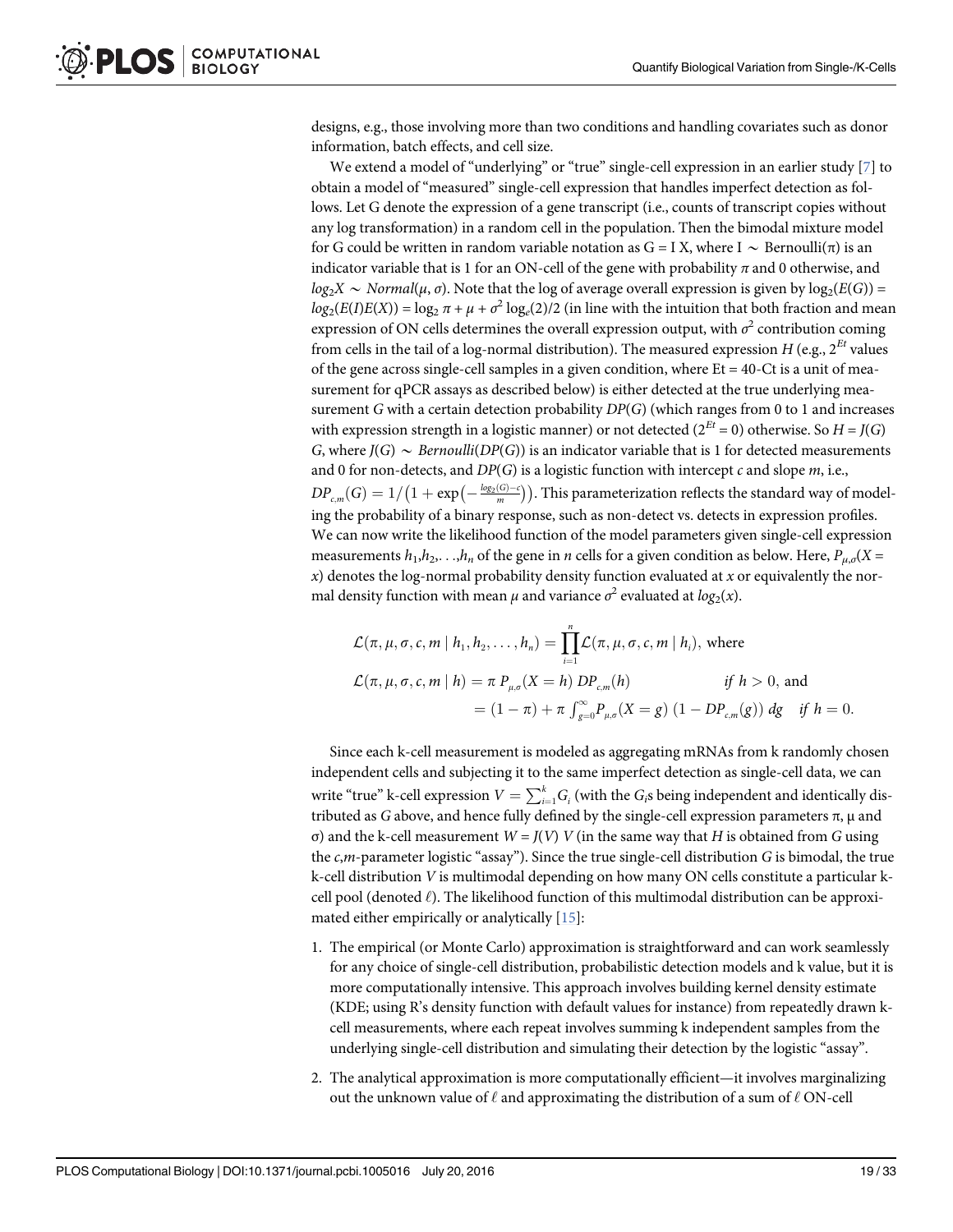transcript counts for each  $\ell$  (denoted  $X_{(I)} = \sum_{i=1}^l X_i$ , with  $X_i$ s being independent and lognormally distributed as X above) by another mean/variance-matched log-normal distribution as done in an earlier study [15].

The empirical approximation becomes more accurate by increasing the number of repeated samples but at the burden of increased computational time, and the log-normal sum approximation we use, called the Fenton-Wilkinson approximation, is accurate when the standard deviation  $\sigma$  is not too large [26]. Both approaches yielded similar likelihood values for the parameter configurations we checked (involving  $\sigma$  values ranging from 0.25 to 2, and using 10,000 samples to build each KDE)–so we eventually chose the analytical approach in this study for computational efficiency reasons. The likelihood function of the model parameters given k-cell measurements  $w_1, w_2, \ldots, w_n$  of a gene in n k-cell pools for a given condition can either be directly read off from the KDE for each measurement and multiplied together in the empirical approach, or given by the formula below in the analytical approach. Here,  $P_{\mu,\sigma}(X_{(l)} =$ x) denotes the Fenton-Wilkinson approximated probability density function of the sum of  $\ell$ ON-cell transcripts evaluated at x, and  $P_{\pi}(\# ON \ cells = \ell) = \binom{k}{\ell} \pi^{\ell} (1-\pi)^{k-\ell}$  denotes the probability of observing  $\ell$  ON-cells in a random k-cell pool.

$$
\mathcal{L}(\pi, \mu, \sigma, c, m | w_1, w_2, \dots, w_n) = \prod_{i=1}^n \mathcal{L}(\pi, \mu, \sigma, c, m | w_i), \text{ where}
$$
\n
$$
\mathcal{L}(\pi, \mu, \sigma, c, m | w) = \sum_{\ell=1}^k P_\pi(\# ON \text{ cells} = \ell) P_{\mu, \sigma}(X_{(l)} = w) D P_{c,m}(w) \qquad \text{if } w > 0
$$
\n
$$
= (1 - \pi)^k + \sum_{\ell=1}^k P_\pi(\# ON \text{ cells} = \ell) \int_{v=0}^\infty P_{\mu, \sigma}(X_{(l)} = v)(1 - D P_{c,m}(v)) \, dv \quad \text{if } w = 0.
$$

This likelihood function agrees with intuition that pools of small number of cells retain information on single-cell variations, but that of large number of cells lead to "bulk or maskedout" effect that makes the  $\pi$  and  $\mu$  parameters inseparable, as also noted in the main text when presenting simulation results. Because as k increases, the binomially distributed number of ON cells in a random k-cell pool becomes more tightly concentrated around the value  $k\pi$ , and so the k-cell mixture asymptotically collapses from  $(k + 1)$  components corresponding to different numbers of ON cells to a single component whose distribution is the sum of  $k\pi$  i.i.d. log-normal variables. Note that the sum of  $k\pi$  i.i.d. log-normal variables can be (Fenton-Wilkinson) approximated by another log-normal with log-space parameters  $\mu' = \ln(k\pi e^{\mu}) + (\sigma^2 - \sigma^2)/2$ and  $\sigma^{\text{2}}=ln((e^{\sigma^2}-1)/(k\pi)+1).$  Such a k-cell mixture essentially makes the three heterogeneity parameters inseparable (or non-identifiable) using k-cell data alone, since the same k-cell distribution (given by the same  $\mu$ ',  $\sigma$ ') can be explained equally well by different combinations of π,  $\mu$  and σ. Note that though in reality the k-cell mixture model collapses to more than a single component for large k values, the log-space parameters of these different components would be so close to each other that it would be difficult to separate them out using reasonable sample sizes.

To integrate single/k-cell data and obtain overall log likelihood of the five model parameters given both single/k-cell data, we simply add the log of the k-cell likelihood and log of the single-cell likelihood specified above. To handle two environmental conditions, we add three new parameters  $\pi^{\prime\prime}, \mu^{\prime\prime}$  and  $\sigma^{\prime\prime}$  for the new condition and use the same likelihood function specified above to compute the likelihood of all eight model parameters given each condition's single/kcell measurements separately and finally add the log-likelihood corresponding to all measurements together. Since we use a non-informative prior, the joint posterior distribution is proportional to the likelihood function. In case of an informative prior, the posterior is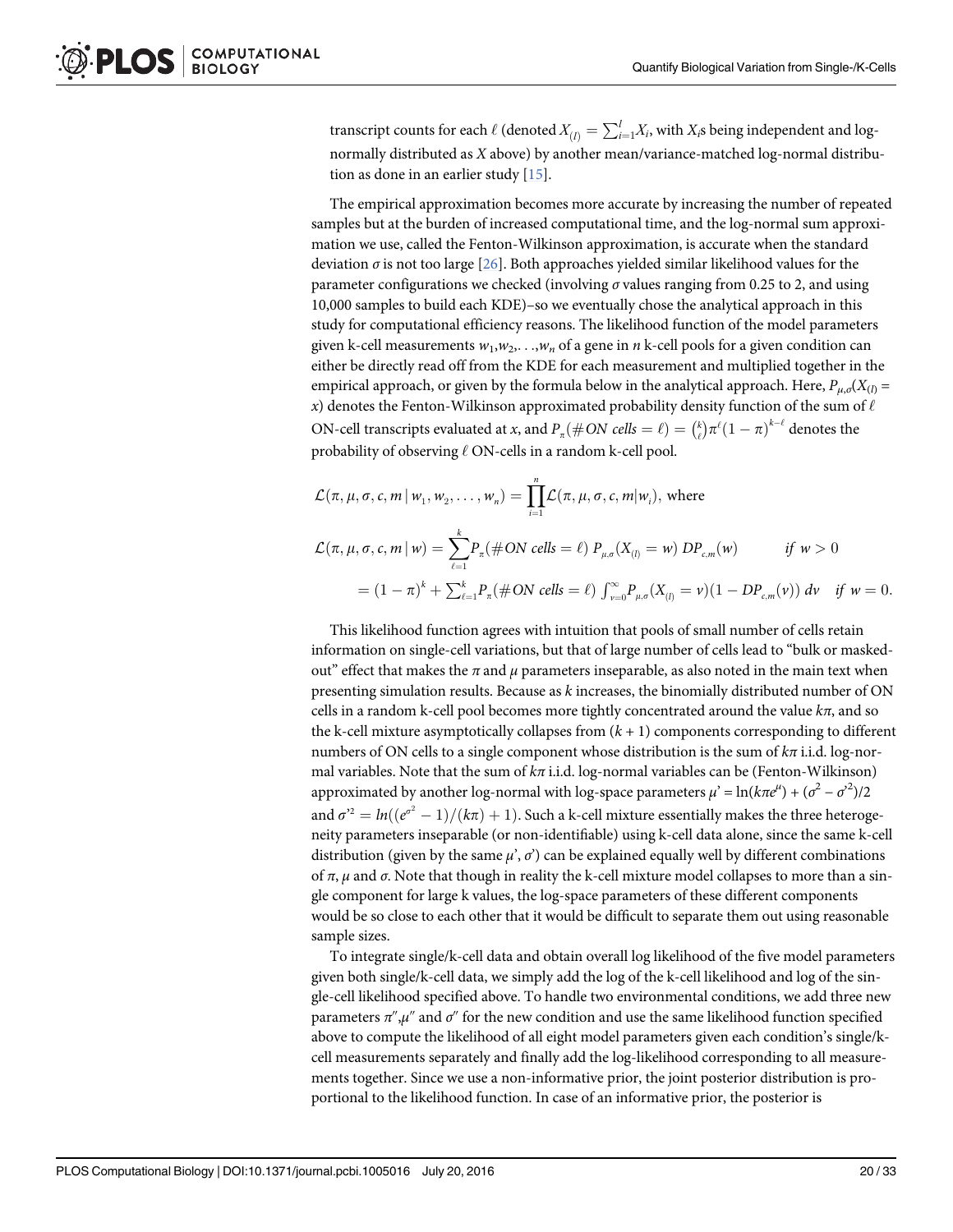proportional to the product of the prior probability and the likelihood function (i.e.,  $P(parame$ ters  $|data| \propto P(\text{parameters}) P(data | \text{parameters})$ . In other words, what you know about the parameters after the data arrive is what you knew before, and what the data told you  $[27]$ .

# Model inference using MCMC-based Bayesian approach

To infer the joint posterior distribution of all parameters, we use a random walk Metropolis (RWM) Markov Chain Monte Carlo (MCMC) procedure with an adaptive tuning phase [27]. The proposal distribution or proposed jump for a RWM MCMC is an independent Gaussian variable in each direction (each of the five parameters for single-condition or eight parameters for two-condition gene expression) with mean 0 and a certain fixed proposal variance. This would work for a posterior with unbounded support, but would be too computationally inefficient for our posterior with bounded support (due to MCMC steps being wasted in non-permissible values of the parameter, which do not satisfy parameter constraints such as  $0 \le \pi \le 1$ and  $\sigma > 0$ ). Therefore we use a truncated Gaussian proposal for each parameter, with the truncation ensuring that each new proposed state of the MCMC is always within the constrained parameter range. Note that the pdf (probability density function) of a Gaussian distribution truncated to the interval  $[a,b]$  is 0 outside this interval, and same as the normal Gaussian pdf otherwise, except for a uniform scaling of pdf values within the interval by a constant so that the integral is unity. In the case of qPCR expression data in  $Et = 40$ -Ct units [ $\mathbb{Z}$ ] (also see below for our qPCR data description), we imposed additional constraints to further improve computational efficiency including  $0 \leq \mu$ , σ,  $c \leq 40$  and  $0 \leq m \leq 5$ . These constraints can also work for other data types such as RNA-Seq data, once the RNA-Seq-based read counts have underwent additional pre-processing steps (such as expression noise thresholding and log-transformation  $[18,21]$ ) that are required to reveal the bimodal mixture of OFF/ON cells and lognormal distribution of ON-cells for conforming genes. Our implementation is in the R statistical environment and extends the RWM MCMC implementation in the R package mcmc that works for any unbounded continuous distribution on  $R^d$  to the case of a continuous distribution with bounded support (which in our case is the posterior or likelihood function for noninformative priors).

The whole MCMC-based inference procedure involves three phases: a) an adaptive phase where the proposal variance is tuned to achieve good mixing–we use a noisy gradient algorithm as implemented in the R package JAGS for this phase using a maximum of 400,000 iterations, b) a burn-in phase where the tuned proposal variance is fixed and the chain is allowed to mix for 20,000 iterations and all resulting samples discarded, and c) a final sampling phase where the actual samples are collected over 200,000 iterations. These iteration counts for single-condition inference are multiplied by two for a two-condition inference, and were determined based on pilot MCMC runs and inspection of convergence diagnostics. Convergence diagnostics such as MCMC trace plots and autocorrelation times are also reported alongside each gene's inference, and could be used to filter out genes with poor convergence; however we rely instead on model assessment "fit" criteria of the parameter posteriors as described below to filter out poorly fit genes. The 90% credible interval (shortest interval containing 90% mass) is constructed from the empirical cumulative density of the posterior samples of each parameter using the R package coda.

For model assessment, i.e., to assess whether the data is captured well by our inferred models and satisfies our model assumptions including specific choices of distributions, we used concepts from the posterior predictive checking framework [23]. We specifically check the agreement between the distribution of observed data and of data generated from ("predicted by") 100 inferred models, each of which was specified by parameters independently drawn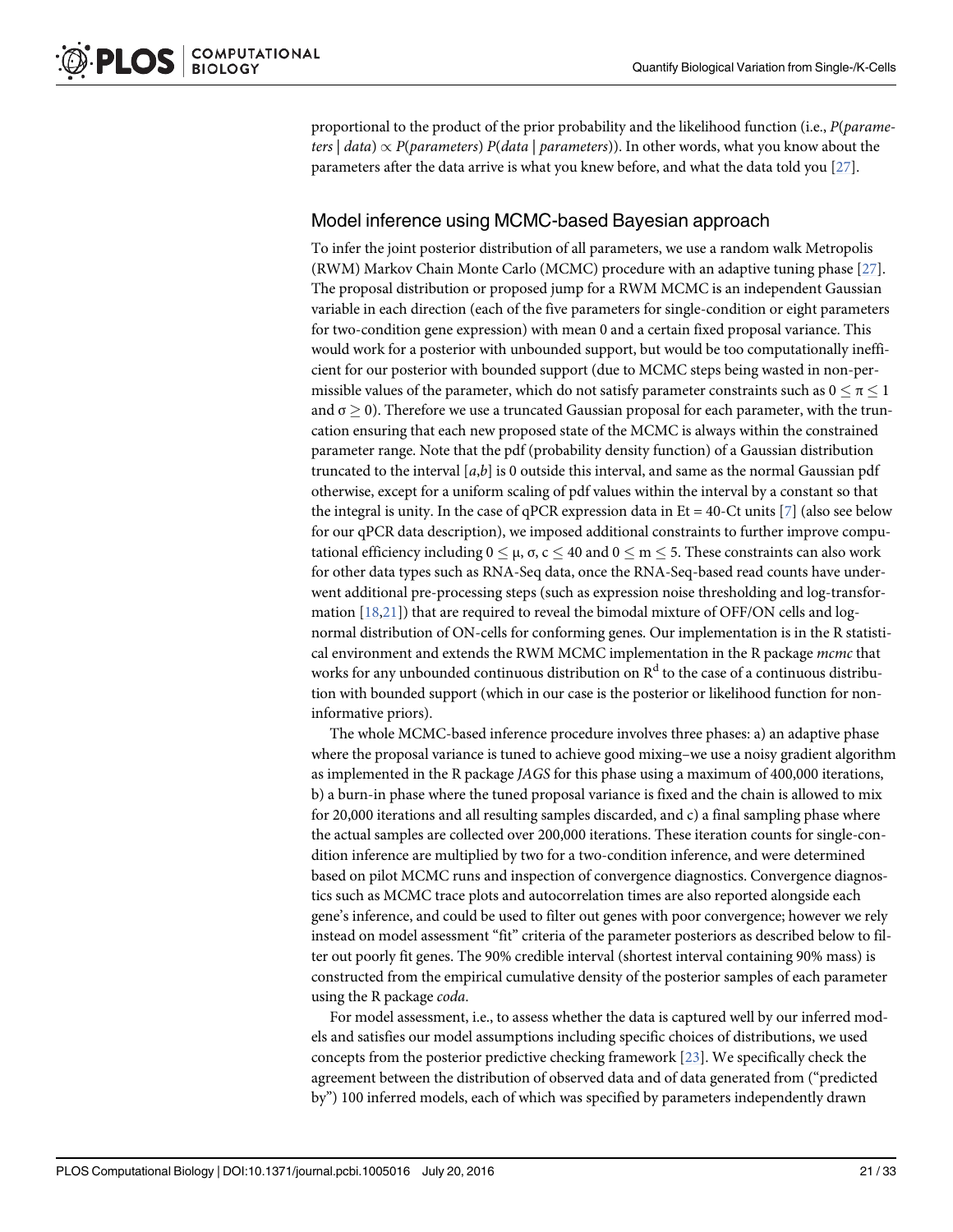from the posterior distribution, following the framework of Graphical posterior predictive checks but replacing the graphical check with a more quantitative AD-test check (Section 6.4 of [23]). The specific model assessment criterion we used required more than 75% of the models drawn to be capable of generating data samples statistically indistinguishable from the observed single- and 10-cell data (i.e., AD-test  $P > 0.1$ ). The Anderson-Darling or AD test is similar to the KS-test in that it tests if the same distribution could have yielded two sets of data samples (which in our case are the observed single- or k-cell samples and the same number of samples simulated from the inferred single- or k-cell model respectively). We use the ad.test implementation in the R package *kSamples*. In addition to filtering out genes that do not pass this AD-test criteria, we also excluded genes with extremely high variance of ON cells (posterior mean of  $\sigma$  greater than 5 in any of the two conditions) as part of model assessment. Genes whose inferred models pass these model assessment criteria in both conditions are referred to as successfully modeled genes, and genes that pass model assessment in a given condition are referred to as successfully modeled gene-condition models or gene-condition combinations (GCCs). Note that besides the default model assessment approach just described, our R package QVARKS also supports other model assessment options, including a single AD-test approach and posterior predictive pvalues (see Discussion above and vignette/manual provided with our R package).

When comparing two conditions for changes in an inferred quantity (either the parameter such as σ or a function of the parameters such as average overall expression of single-cells specified above as the log mean of G), we reduced the joint posterior distribution of the quantity in both conditions into a P-value. We chose to report P-values, instead of other hypotheses comparison measures such as the Bayes factor, to facilitate interpretation by researchers more familiar with classical "frequentist" statistical notions and to permit us to adjust P-values of all tested genes to account for multiple testing (using the Benjamini-Hochberg FDR procedure). We specifically converted the posterior probability that a parameter/variable in one condition is different than that in another condition to a P-value using a half-space approach [28]; this approach requires specification or estimation of the proportion of null hypotheses among all tested genes and we specify it conservatively at 100%. Several strengths of MCMC-based Bayesian inference are at play here in comparative assessment of heterogeneity in different conditions:

- 1. We are making inference about parameters of interest ( $\pi$ ,  $\mu$  and  $\sigma$ ) in two conditions by averaging over uncertainty in the "nuisance" parameters related to detection behavior in a consistent fashion in both conditions (i.e., each MCMC sample is an eight-parameter configuration with detection parameters tied consistently to the same value across both conditions).
- 2. Posterior samples of the inferred parameters can be used to obtain posterior distribution of any function of the parameters, thereby allowing us to assess quantities such as the Shannon entropy based on the fraction of ON cells or the average overall expression of the entire cell population.
- 3. Bayesian approach provides a systematic way to incorporate a priori information available for any parameter (for instance, detection behavior parameters derived from a dilutionseries experiment). For this study, we focused on non-informative priors to broaden the applicability of our strategy to settings where information from such a priori pilot experiments are not available.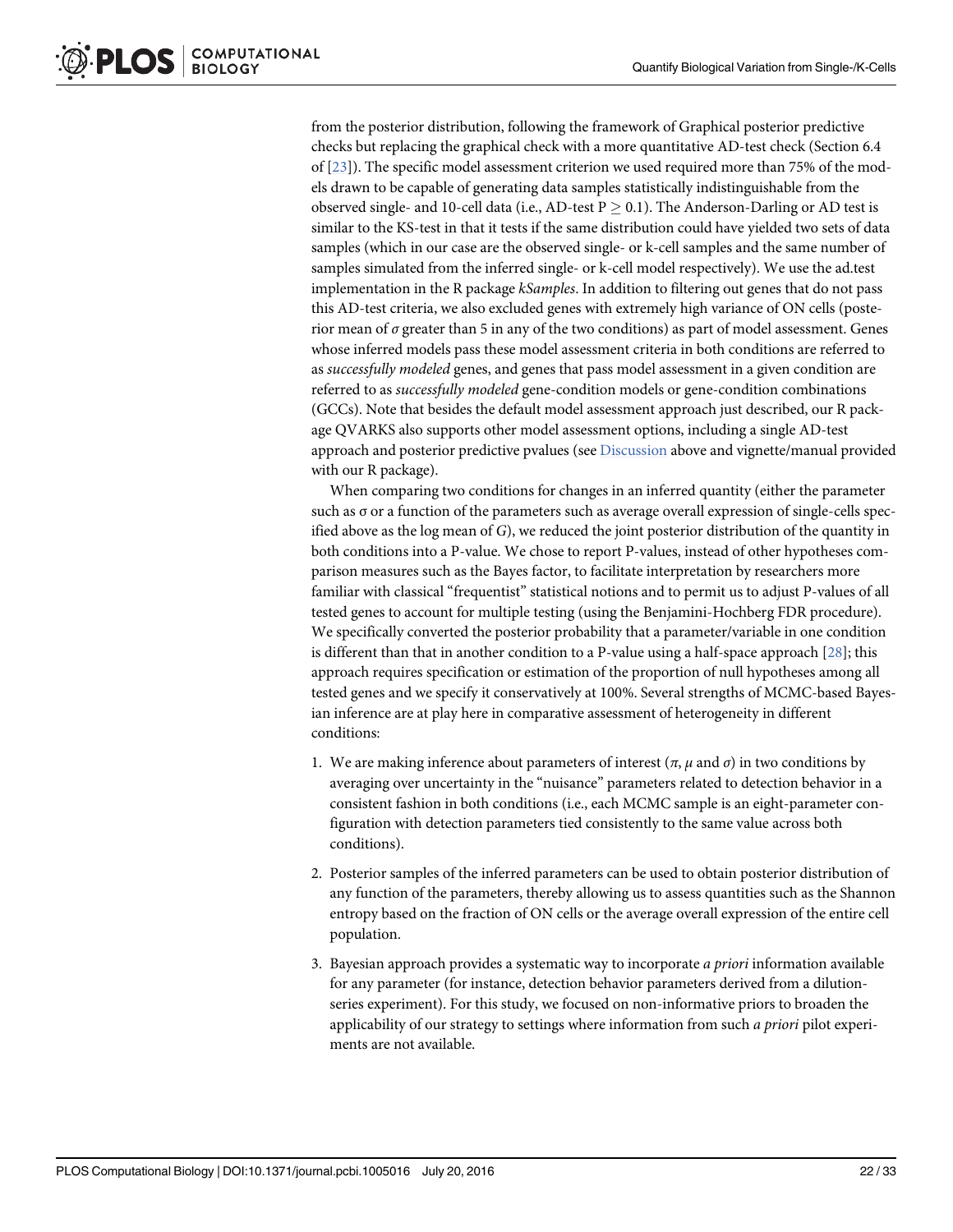#### Macrophage single/10-cell data generation, normalization and downsampling

CD14+CD16- human peripheral blood monocytes were purified to >98% purity by magnetic bead negative selection (Dynabeads Monocyte selection kit, Invitrogen, Carlsbad, CA). These monocytes were aliquoted and frozen in 10% DMSO, 40% human serum, and 50% X-vivo 15. Frozen monocytes were thawed and differentiated into macrophages by in vitro culture on tissue culture-treated plastic dishes in X-Vivo-15 media (Lonza, Walkersville, MD) supplemented with 100 ng/mL macrophage-colony stimulating factor (M-CSF, R&D Systems, Minneapolis, MN) treatment over a period of 6 days with a full media change and M-CSF re-addition at day 3 and day 6. Fresh media on day 6 was supplemented with M-CSF + 100 ng/mL Interferon (IFN) $\gamma$  and 100 ng/mL Tumor necrosis factor  $\alpha$  (IFN $\gamma$ +TNF $\alpha$  or IFNT; both from Peprotech, Rocky Hill, NJ), or M-CSF alone (Control or CNT). Cells were harvested for analysis 24 hours after treatment (day 7 of differentiation) by scraping in cold media.

We used fluorescence activated cell sorting (FACS) on a BD FACS-Aria II (Becton-Dickinson, Mountain View, CA) to sort single and ten cells into individual wells of 96-well low-profile PCR plates (Bio-rad, Richmond, CA) followed by reverse transcription and 18 cycles of specific-target pre-amplification using Celldirect one-step RT-PCR kit (Invitrogen). Preamplified cDNA was quantified using microfluidic qPCR (Taqman probe-based qPCR assays (Life Technologies, Carlsbad, CA) targeting 93 gene transcripts (selected based on their relevance in macrophage activation and core cellular processes (e.g., metabolism, RNA processing, core transcriptional and translational regulators) as well as representative genes from modules of co-expressed transcripts having myeloid-enriched expression patterns obtained using published gene expression data [29]) and three spike-in artificial control RNAs from the ERCC spike-in set (Life Technologies)) to comparatively assess cell-to-cell expression heterogeneity of human macrophages between CNT and IFNT conditions. The single-cell and 10-cell samples in each condition were profiled in four Fluidigm 96.96 plates (Fluidigm Corporation, South San Francisco, CA). To reduce technical confounding when comparing single cell responses between conditions, we FACS sorted cells from each of the conditions (CNT and IFNT conditions, as well as two other conditions from a related study) using a balanced distribution across multiple 96-well plates, followed by qPCR profiling.

QPCR was performed on a Fluidigm Biomark instrument using the normal speed cycling gene expression protocol. Data was exported from Fluidigm Real-time PCR Analysis software version 3.1.3, using Linear (Derivative) Baseline method, a global threshold of 0.01, and a 0.65 quality threshold, parameters which were found to exclude non-specific amplification and reduce plate-to-plate variation. We converted gene expression data exported from Fluidigm Real-time PCR Analysis software from Ct (Cycle threshold) units to the more convenient Et = 40-Ct units, as in previous studies  $\lbrack 7 \rbrack$ , so that transcript copy counts can be approximated by  $2^{Et}$  values upto a scaling factor as assumed in our model. Even if this copy count assumption does not hold exactly (or even approximately) for certain gene assays due to less than 100% qPCR efficiency, the model assessments performed after our MCMC-based Bayesian inference should automatically exclude such problematic assays. In the future, we could recover such gene assays if we know their qPCR efficiency (e.g., based on independent titration standards experiments) and use it to derive the copy counts instead of the 100% efficiency that is often assumed. We assigned samples where a gene is not detected an Et of–Infinity, and called them as non-detected samples (non-detects). After excluding samples with fewer than 10% of all assayed genes detected (as they may reflect wells that failed to amplify or receive a sorted cell), we had 84 single-cell and 88 10-cell samples available per condition for downstream analysis.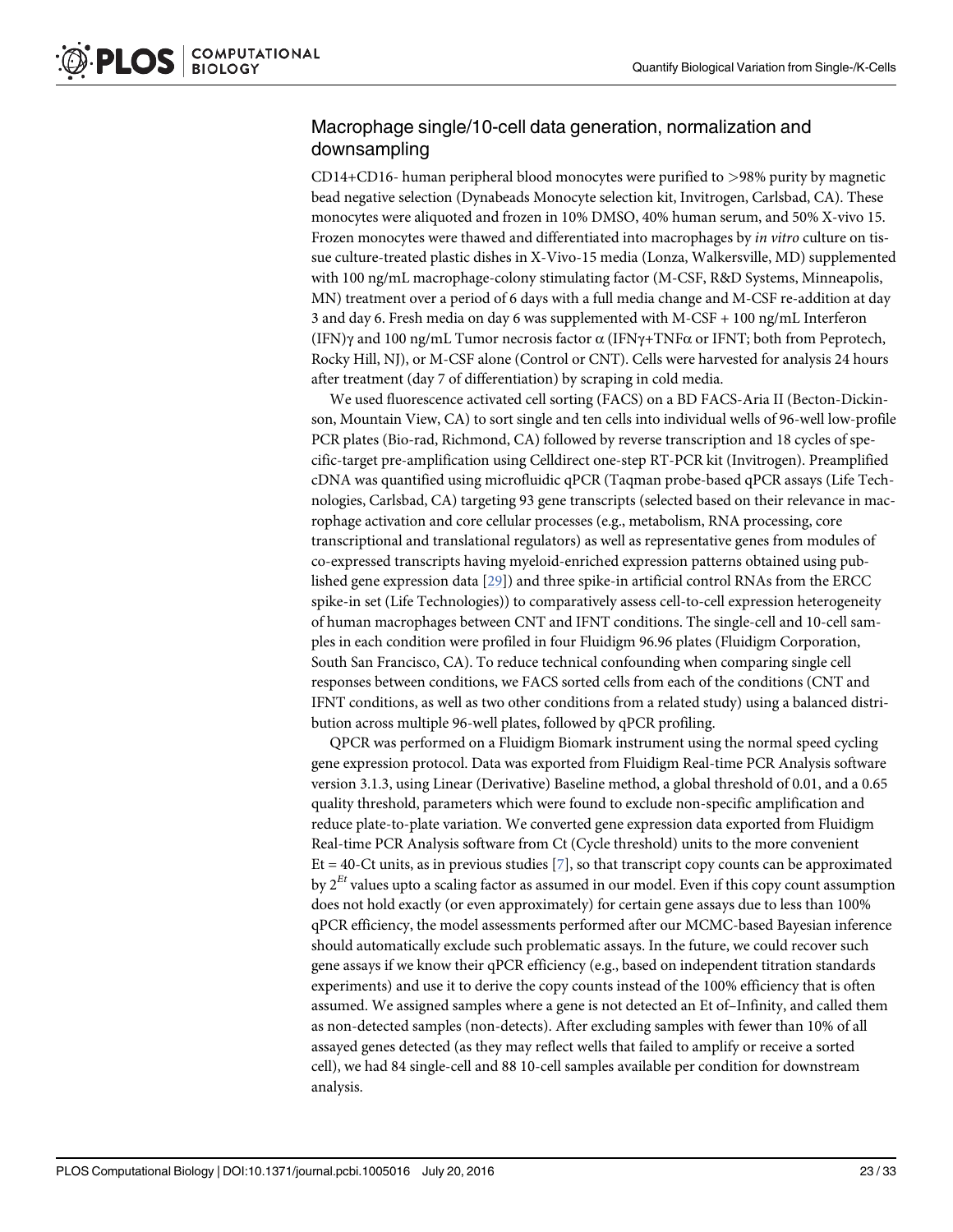Since the single and 10-cell pool samples in CNT and IFNT conditions (along with samples in the two other conditions from a related study) had to be spread across 8 Fluidigm plates, all of which could not be run at the exact same time, we used spiked-in ERCC control RNA levels to track and correct for potential batch/plate effects. The ERCC control RNA were added at the same concentration to all the wells of each 96-well sorting plate prior to cell sorting, and we normalized all detected (i.e.,  $Et > 0$ ) gene measurements using the plate median of the ERCC spike-in with the highest Et value (ERCC-0003). In detail, we shifted all detected gene measurements in a plate by a plate-specific global factor, which is chosen such that the median ERCC-0003 level of the shifted data across all (non-standard) samples in the plate becomes the same across all plates. After removing plate effects using this plate-level normalization, the different plates' data are concatenated to obtain one single/10-cell dataset per experiment.

In certain analyses where we had to compare the precision of SCKC against SC or KC (Fig 3), to ensure the same sample size  $(n = 80)$  across all three methods, we first randomly downsample the 84 single- and 88 ten-cell samples available per condition to 80 samples each per condition, and then run SCKC method on a random half of the single-cell and a random half of the 10-cell samples (repeating this random halving ten times to inspect run-to-run variation), and SC or KC method on all single- or all 10-cell samples respectively.

#### RNA-seq data generation, processing and DE analysis

Note that to obtain the bulk population-level  $\log_2(\text{FC})$  values, data from a related study was used. Similar experimental setup as described for generating our Fluidigm qPCR data was used to obtain and differentiate cells from donors, but instead of using qPCR on single- and 10-cell samples in CNT or IFNT (24 hour post stimulation) conditions, we analyzed bulk RNA material in CNT or IFNT (18 hours post stimulation) conditions from three different human donors using the Illumina TruSeq Ribozero RNA-Seq protocol with 500ng of total RNA according to manufacturer's instructions. Standard RNA-Seq data analysis methods were used: Tophat2 [30] for splice-aware mapping, featureCounts [31] for counting reads mapped to gene exons, and DESeq2 [32] to perform the DE test and generate the  $log_2(FC)$  values using the design" gene  $expression \sim Donor + Treatment$ " in R's formula notation.

#### Identifying differentially expressed (DE) genes using an approximate posterior-free method

We identified DE genes using the posterior probabilities converted to P-values as specified above. As described in the main text, we could also identify DE genes in a model-free or posterior-free fashion by directly testing for changes in k-cell expression mean in both conditions. The idea behind this test is that k-cell data is closer to bulk population-level data than singlecell data, and that bulk data when analyzed using t test or similar tests often is considered to yield more accurate ("ground-truth") estimates of changes in overall expression of a gene (DE) than single-cell data (though this is not the case for estimating CHPs, where single- and k-cell data are valuable). But this posterior-free method treats all non-detects in the k-cell data as truly zero expression, which may not be valid for some lowly expressed genes or low values of k.

The posterior-free method uses a linear regression model of each gene's k-cell measurement across two conditions against these dependent variables: treatment to model fold change between the two conditions, ERCC expression to adjust for potential well effects, and plate variable to adjust for potential plate effects. Non-detects are assumed to be have zero expression. In R notation, the linear model is "k-cell expression of a given gene  $\sim$  treatment + ERCC-0002-expression + ERCC-0003-expression + ERCC-0044-expression + plate". We extract the P-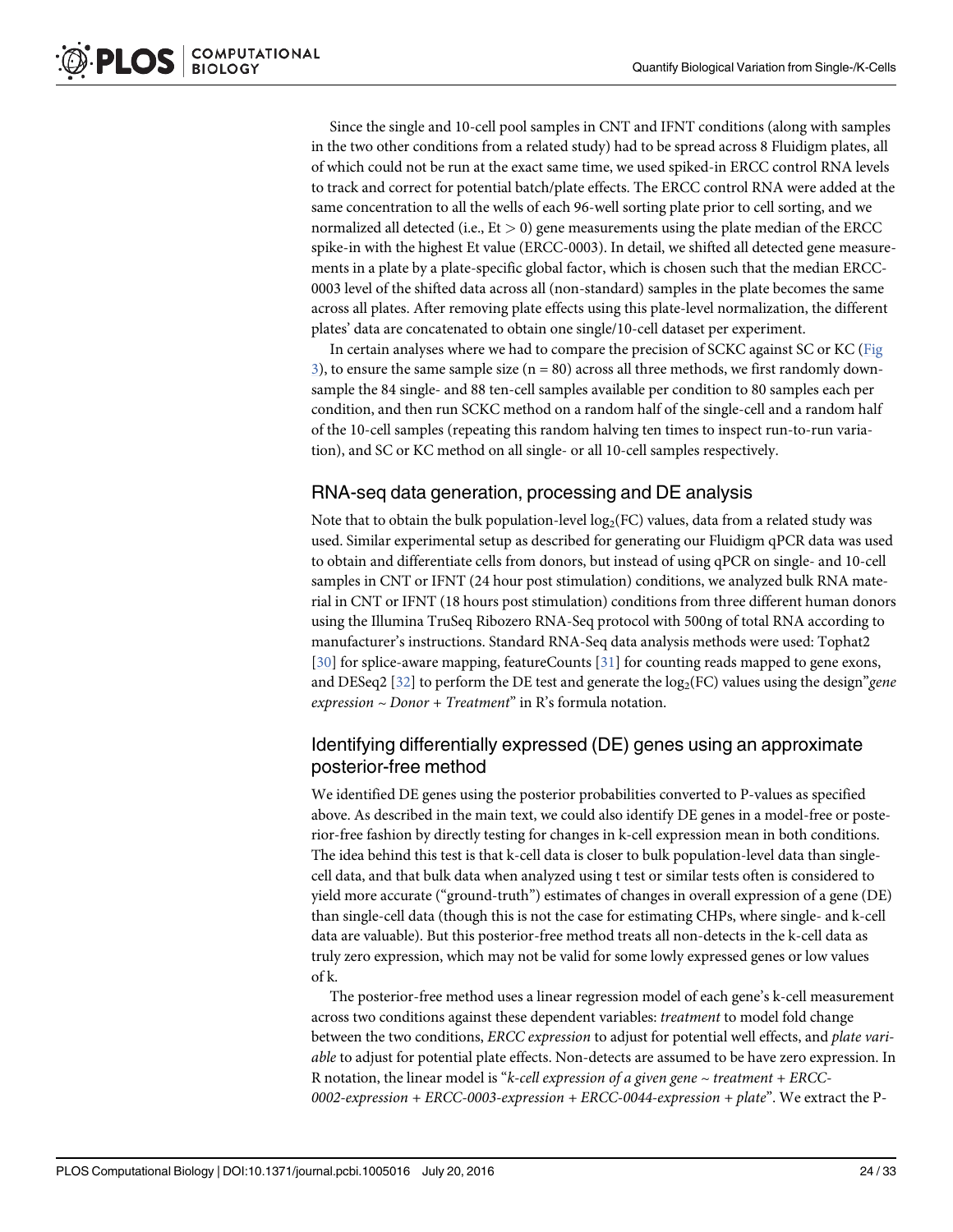values of the significance of the treatment coefficients (log fold change between two conditions such as IFNT vs. CNT) being different from zero, and adjust them for multiple testing using the Benjamini-Hochberg procedure. Only genes at adjusted P or adjP < 0.05 are declared as DE hits.

#### Simulation scenarios and posterior surface scanning

We simulated datasets under different levels of biological and technical variation, thereby translating to different levels of difficulty when inferring the true parameters. We first explain this procedure for single-condition simulations and then outline changes to the procedure for comparative two-condition simulations. The mean of ON-cells  $\mu$  is set at 10 Et units in all scenarios, whereas the other parameters are set at

- 1.  $\pi$  = 0.8,  $\sigma$  = 0.5 for the low inference difficulty,
- 2.  $\pi$  = 0.5,  $\sigma$  = 1.0 for the medium inference difficulty and
- 3.  $\pi$  = 0.2,  $\sigma$  = 2.0 for the high inference difficulty scenarios.

These three biological variation scenarios are illustrated in S1A Fig.

The detection efficiency of the gene assay as given by the logistic function is also set at three levels. Specifically we set the logistic function's parameters at:

- 1.  $c = \mu \sigma$ ,  $m = \sigma/4$  for a good assay that detects 82% of single-cell samples on average,
- 2.  $c = \mu$ ,  $m = \sigma/4$  for a medium assay that detects 50% of single-cell samples on average, and
- 3.  $c = \mu + \sigma$ ,  $m = \sigma/4$  for a bad assay that detects 18% of single-cell samples on average.

These settings of the logistic "assay" leads to negligible loss of k-cell samples on average, since the mean k-cell expression is k-fold higher than mean single-cell expression and the slope  $m$  of the logistic function is set above such that the detection probability changes from 0 to 100% in a steep fashion as a function of the increasing expression strength. Note that this likely favors the k-cell only approach when comparing its performance against our single/k-cell strategy (since assay drop-offs may occur for certain genes in real k-cell data when k is smaller). Larger values of m that lead to a more gradual increase in detection probability with expression increase (and hence drop-off or loss in both single/k-cell samples) could also be tested for simulations in future, if dilution standards experiments of typical gene assays have this detection behavior.

Besides noise from imperfect detection of gene transcripts, there could be additional experimental noise when measuring gene expression  $[12]$ . So we ran our simulations under four realistic configurations of measurement noise and a reference configuration of no additional noise. The four realistic configurations were based on quantitative measures of total technical noise in our experimental setup (encompassing all noise sources such as efficiency, amplification and sampling noise [12]) derived from a dilution series experiment conducted alongside our macrophage single/k-cell experiments. This titration data exhibited similar patterns of dependency between the level of total noise and mean expression ( $S1B$  Fig) as previously observed [12], and thereby helped select these noise settings:

1. [C0.5] Constant white noise sampled from a Gaussian distribution with a mean 0 and standard deviation (std) of 0.5 Et is added to the simulated Et value of detected single/k-cell expression samples (the "detects" simulated under one of the "3 biological variation x 3 assay sensitivity" scenarios above). This scenario is representative of noise characteristics of highly expressed genes in our experiment, whose measurements exhibit similar noise levels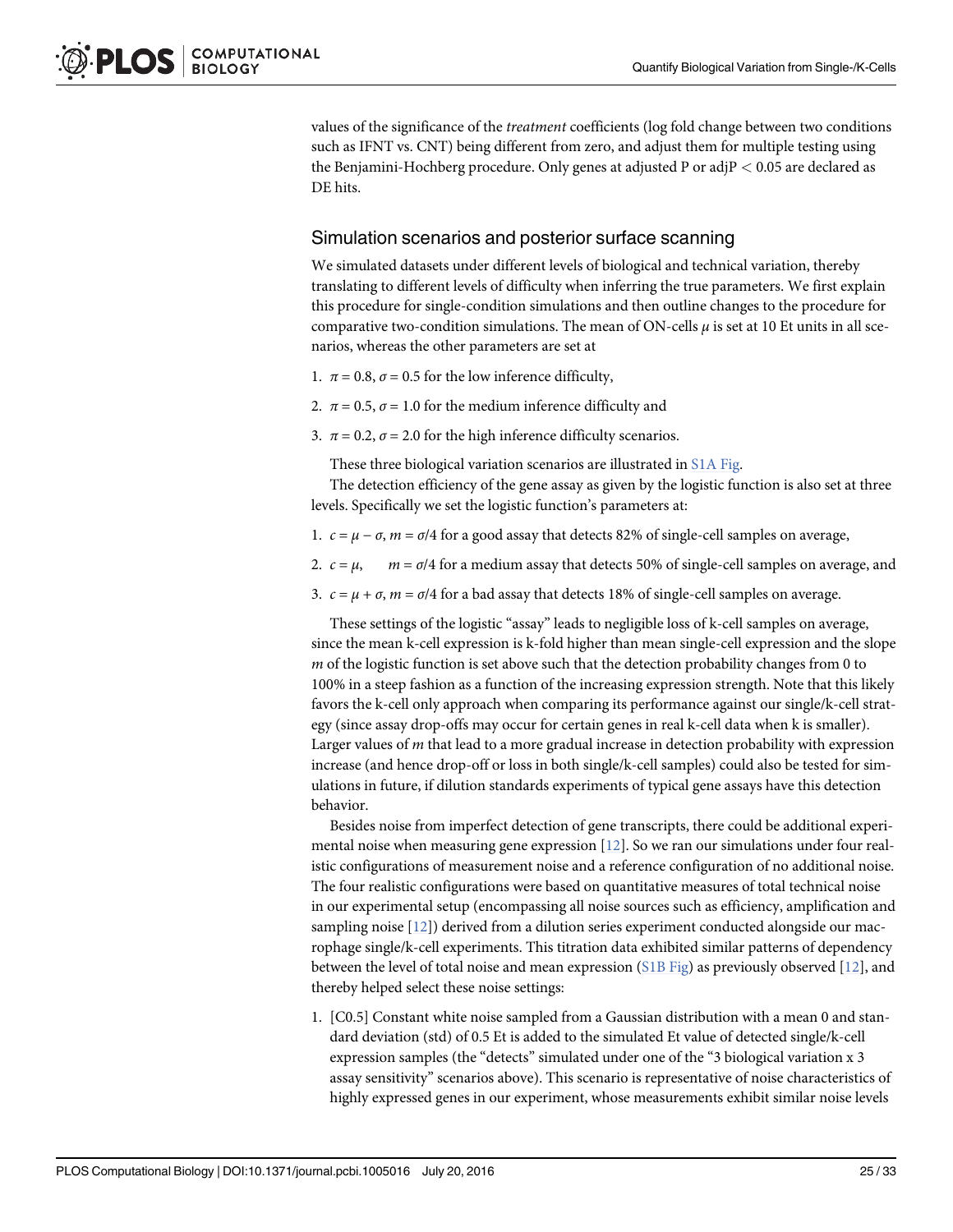in both single- and k-cell measurements (the plateau region in  $S1B$  Fig, with 0.5 Et chosen for std to represent gene assays that are more challenging than the median gene in the figure with 0.25 Et noise levels).

- 2. [C1] Constant white noise of  $std = 1$  Et is added to test how the different methods behave under high levels of noise.
- 3.  $[T0.5,0.25]$  A two-step noise that adds a white noise of std = 0.5 Et to single-cell detects and std = 0.25 Et to k-cell detects. This corresponds to the transition in S1B Fig and captures the notion that single-cell samples are typically measured with higher technical noise than kcell samples due to lower transcript levels in the former. Please note that since the meannoise relation in S1B Fig can differ substantially from gene to gene (and was extrapolated to expression levels not observed in the experiment), we opted to employ a simpler two-step noise configuration instead of the observed mean-noise relation to account for these uncertainties.
- 4.  $[T1,0.5]$  Another two-step noise that adds a white noise of std = 1 Et to single-cell detects and  $std = 0.5$  Et to k-cell detects.
- 5. [No white noise] Reference configuration that adds no additional noise to single/k-cell detects.

We simulate single-cell/k-cell data (SC/KC) under any of the above "3 biological variation x 3 assay sensitivity x 5 noise configuration" scenarios = 45 settings using our model, and infer back the true values using only the simulated data. We could have used our MCMC procedure for inference, but wanted to rule out potential differences in the MCMC convergence behavior of the SC, KC or SCKC approaches from confounding the intrinsic differences among these methods. So we opted for a simpler posterior surface scanning procedure that involved computing the posterior in each combination of the parameter values listed below and using this coarse grid of likelihood values to approximate the posterior distribution and calculate its mode and 90% CrI (credible interval) reported in Fig 2 and  $S2$  and  $S3$  Figs discussed in the main text. The posterior surface is scanned at the grid points defined by these parameter values:

- 1. Vary  $\pi$  from 0 to 1 in steps of 0.02.
- 2. Vary  $\mu$  from 0 to 40 in in steps of 1 Et unit.
- 3. Vary σ from 0 to 5 in steps of 0.1 Et unit.
- 4. Set c,m to the true value, since we assume it is known to the inference procedure. This is a realistic assumption since data from titration experiments of known mRNA inputs can be used to independently determine these parameters.

Note that the posterior (derived from single-cell or Fenton-Wilkinson approximated k-cell likelihoods) is a function of just the five parameters above and not of any additional measurement noise configuration parameter, since our model is unaware of the additional measurement noise added to simulated data.

We performed the comparative two-condition simulations similar to the single-condition simulations described above (e.g., under the same 3 assay sensitivity and 5 noise configuration settings), but with the following changes. Since we need to assess the performance of different methods in identifying changes in heterogeneity parameters between two conditions (as opposed to inferring the parameter values within one condition as in the three single-condition biological variation scenarios), we now tested three comparative scenarios. A gene has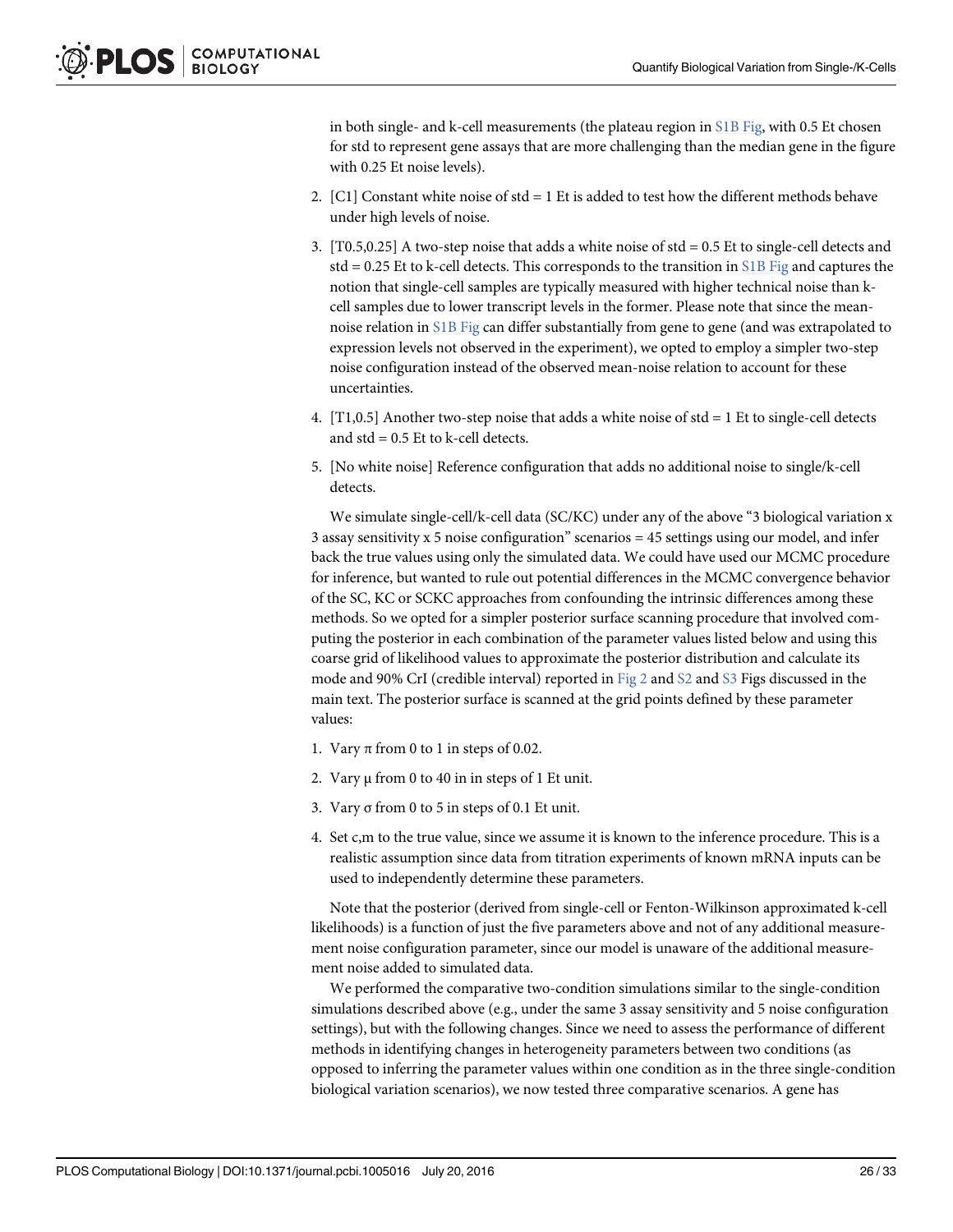- 1. 80% vs. 50% ON cells ( $\pi$  of 0.8 vs. 0.5) between the two conditions,
- 2.  $\pi$  of 0.6 vs. 0.4, and
- 3.  $\pi$  of 0.5 vs. 0.2.

In all these scenarios, the ON cells have a mean  $(\mu)$  of 10 Et and a standard deviation  $(\sigma)$  of 1 Et in both conditions, so that both conditions are simulated using an assay with the same logistic detection behavior (note that the logistic parameters in our simulations are derived from  $\mu$ ,  $\sigma$  as described above). Grid-based posterior scan is now run separately on both conditions of a simulated gene to approximate the posterior distribution of a parameter in each condition, and the two resulting distributions jointly analyzed to approximate the posterior of the difference in the parameter between the conditions. Relevant code snippets implementing the single/two-condition simulations are provided (see Data Availability for download URL).

# Supporting Information

S1 Fig. Inference difficulty and measurement noise of simulation scenarios. Three levels of inference difficulty were used for single-condition simulations and four configurations of measurement noise (and one more configuration of no noise) were used for both single- and twocondition simulations. These configurations, in combination with different assay sensitivity (detection) settings, yield the diverse simulation scenarios employed to compare the performance of SC, KC and SCKC methods. A. Levels of inference difficulty when simulating gene expression profiles. Low inference difficulty simulation scenario for instance corresponds to a gene with a high fraction of ON cells with tight expression distribution. B. Measurement noise configurations when simulating gene expression profiles. Technical noise vs. average expression relationship observed in a dilution-series experiment was used to define the four realistic noise configurations for the simulation analyses. The estimate of total technical noise (including amplification, efficiency and sampling noise) when measuring different genes (different colored lines) at different dilutions of a standard bulk mRNA sample is shown. The average expression of the gene (x axis) is plotted against the standard deviation of the technical replicate measurements (y axis). The dilution series experiment was done using bulk mRNA pooled from human macrophages residing in diverse conditions in a related study—a total of seven dilutions were performed spanning a range of medium to high mRNA concentrations, and each dilution had eight technical replicates (except for one dilution which had only seven replicates due to an outlying measurement). Only genes that pass our quality control criteria are shown here: 1) The gene must exhibit a range of detection behaviors along the standard curve, or specifically its non-detect frequency should be at least 0.7 at the lowest concentration and at most 0.1 at the highest concentration (with the concentrations with zero or unity non-detect frequencies ignored for further analysis), and 2) the measured non-detect frequency and Et value of the gene at different concentrations should be concordant, or specifically the baseline Et value corresponding to single transcript copy detection (estimated using Poisson statistics from both the non-detect frequency and measured Et value at each concentration as in digital PCR or digital RNA-Seq (Grün et al. 2014, Nat. Methods 11, 637–640 [12]) should not vary by more than 0.5 standard deviation units across different concentrations. Note that this baseline Et value estimate, averaged across different concentrations, is subtracted from the average measured Et value of a gene at every concentration to obtain the average gene expression shown in x axis. Also shown is a local regression fit along with its 95% confidence level band (visualized using R package ggplot2's stat\_smooth function with default options). (TIF)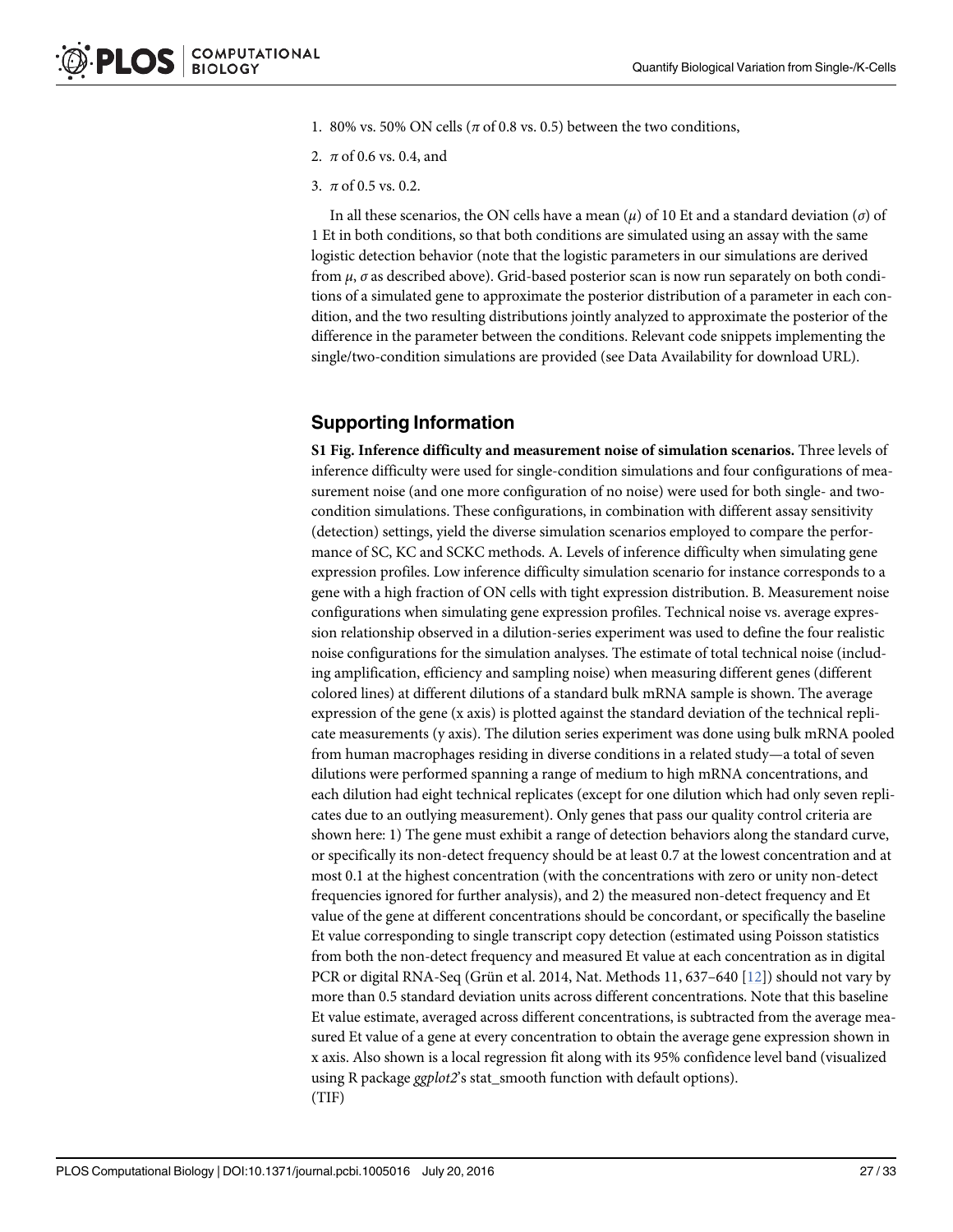S2 Fig. SC vs. KC vs. SCKC performance for single-condition simulations. Single-condition simulation results for sample size  $n = 1000$  shown in main text Fig 2 is repeated here, but additional results on KC vs. SC comparison and additional simulation scenarios pertaining to medium inference difficulty and medium assay sensitivity are shown. All other aspects of this figure including  $x/y$ -axis format are same as main text Fig 2 - for instance, parameter inferences (posterior mode and 90% CrI (Credible Interval) based on a grid-based posterior scan) were made for ten simulated datasets (sample size  $n = 1000$ ) and averaged before display for each simulation scenario and method. Guide to understand the plots is also shown alongside the legends. A. Simulation results for single-condition parameter inferences, where each dot corresponds to an inferred parameter for a gene simulated under one condition according to a simulation scenario. Note that SC provides worse estimates than SCKC or KC under all noise configurations for most of the high-difficulty scenarios (red symbols), and better estimates with lower error particularly for  $\sigma$  in some noise settings for the medium/low-difficulty scenarios (blue/green symbols); but this advantage of SC disappears in a two-condition, comparative simulation setup ( $S3$  Fig) where error in the two conditions tend to cancel out ( $S4$  Fig). B. Simulation results shown in (A) are copied here, but the shapes of dots (simulation scenario genes) now indicate measurement noise configuration instead of assay sensitivity of the simulation scenarios.

(TIF)

S3 Fig. SC vs. KC vs. SCKC performance for two-condition simulations. Simulation results for sample size n = 1000 on assessing CHP differences between two conditions under different assay sensitivity and noise configurations. This figure is similar to the above S2 Fig in its x/yaxis format and legend, except that the estimate of the parameter difference between two conditions is shown here instead of the single-condition parameter estimate. Guide to understand the plots is also shown alongside the legends. A. Simulation results for the comparative twocondition parameter inferences, where each dot corresponds to condition-specific change in inferred parameter for a gene simulated under two conditions according to a simulation/comparison scenario. Note that SCKC performs comparable to KC in most settings, with better performance for large k (lighter symbols), similar to what was observed in the single-condition simulations but to a lesser extent (in terms of absolute error advantages, since errors in both conditions tend to cancel out in a comparative analysis as shown in S4 Fig). B. Simulation results shown in (A) are copied here, but the shapes of dots (simulation/comparison scenario genes) now indicate measurement noise configuration instead of assay sensitivity of the simulation scenarios. This shows for instance that KC is better than SCKC in the T0.5,0.25 noise setting where a very low amount of measurement noise is added to the k-cell data. (TIF)

S4 Fig. Bias/error in parameter estimates in two- vs. one- condition simulation settings. Error in parameter estimates is significantly mitigated in two-condition compared to one-condition simulation settings, particularly for the σ parameter. The x-axis is showing the absolute error of a parameter (difference between its inferred and true value), averaged across both conditions and all ten simulation runs; the y-axis is showing the absolute error of the parameter difference between the two conditions, averaged across all ten simulation runs. Both x- and yaxis are divided (scaled) by the true value of the parameter difference between the two conditions (if non-zero).

(TIF)

S5 Fig. SC vs. KC vs. SCKC precision comparisons at similar bias/error on real data. Experimental data were generated from untreated (CNT) and IFN+TNF-treated (IFNT) human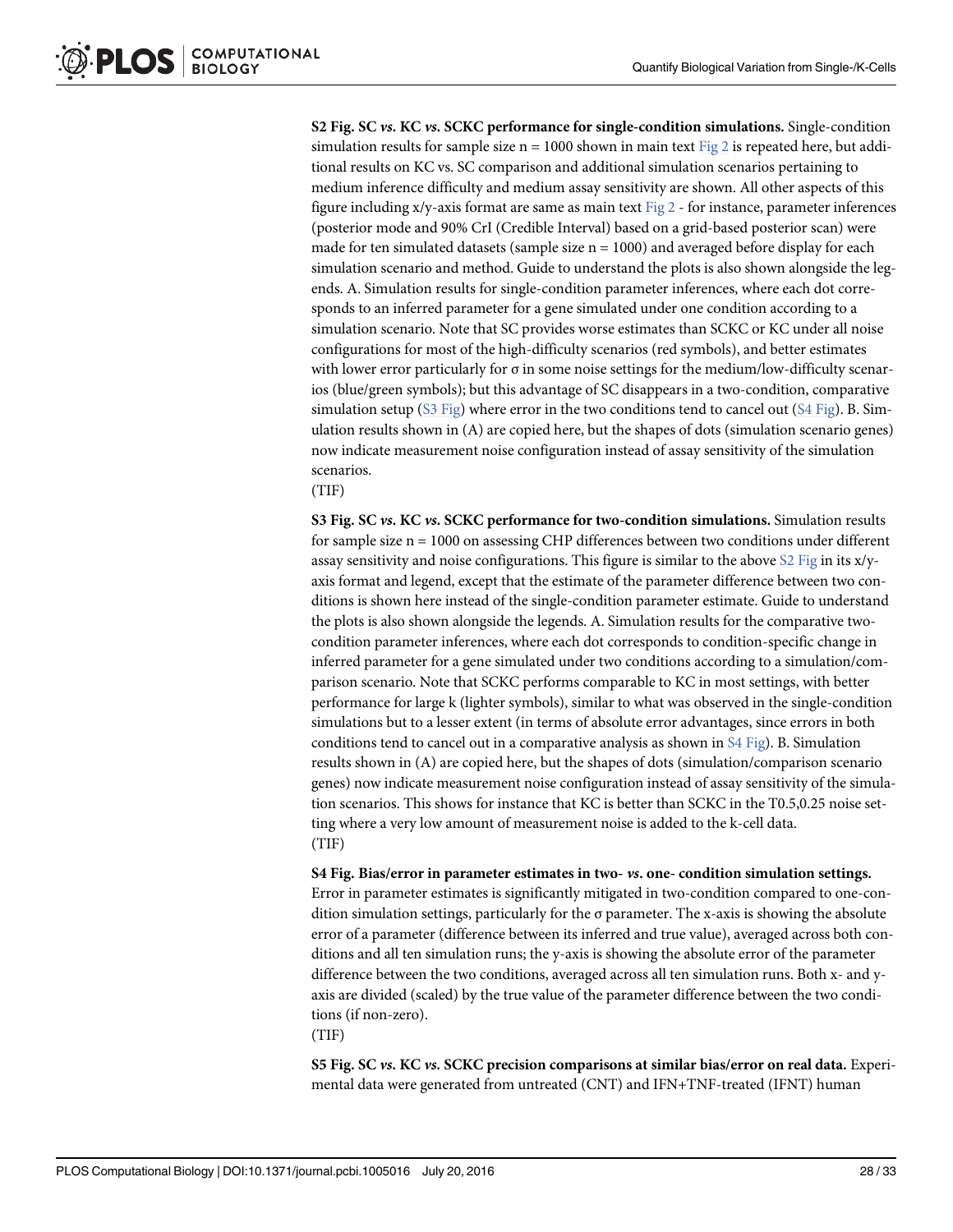macrophages, and the three methods assessed on this data. Density plots of parameter inferences for all gene-condition combinations (GCCs) successfully modeled by all three assessed methods are shown. Each plot compares the performance of the two indicated methods as follows: The x-axis indicates the difference in the two methods' estimates (posterior means); the y-axis is the difference in the CrI width of the two methods' estimates; and both x- and y- axis values are divided (scaled) by the average parameter estimate if non-zero (specifically posterior mean estimate, averaged across SC, KC and SCKC methods, and used in place of the unknown true parameter value). To compare two methods when ground truth is not known (see also text), we only consider GCCs whose parameter estimates are similar between the compared methods (shown as red dots within the  $x = -0.2$  to 0.2 red band i.e., GCCs whose estimates by the two methods differ by less than 20% of the average parameter estimate). Shown alongside are the histogram of red dots and the (method1 vs method2) percentages indicating the percentage of GCCs inside the red band whose method1 (or method2) CrI is tighter than that of the other method by at least the same band width of 0.2 units (these histograms and percentages are also shown in main text  $Fig 3A$ , as the same downsampling for SCKC chosen in Fig  $3A$ is chosen here as well).

(TIF)

#### S6 Fig. Comparison of QVARKS, MAST and SCDE methods on differential expression

(DE). Different methods were applied on our macrophage IFNT vs. CNT data and evaluated by checking if their estimated  $\log_2$ -fold-change ( $\log_2(\text{FC})$ ) in average gene expression between IFNT vs. CNT conditions are correlated  $(A-B)$  or close  $(C-D)$  to the "ground truth"  $log<sub>2</sub>(FC)$ estimated from bulk RNA-Seq data. These correlations are shown for different values of bulk RNA-Seq  $\log_2(\text{FC})$  cutoffs (x axis) (i.e., for each cutoff value, the correlation is only computed across the starting set of genes that satisfy "abs(bulk  $log_2(FC)) \leq \text{cutoff}$ "). We similarly compute the closeness to true values, quantified conversely by the average squared error (square of the difference between the bulk RNA-Seq  $\log_2(\text{FC})$  value and the  $\log_2(\text{FC})$  value estimated by a given method, averaged across the genes under consideration). We first evaluate all methods using a starting set of 55 genes that have more than 5 observed ON cells in both conditions (the "ON-cells filter" that ensures sufficient data is available to estimate QVARKS parameters). We also evaluate our QVARKS methods on other starting gene sets obtained by combining the "ON-cells filter" with two other filters: i) genes whose  $log_2(FC)$  CrI width estimated by our method is at most 5 units, so that the point estimate of DE used in these comparisons are reliable, and ii) genes that passed our AD-test based model assessment criteria. A. QVARKS SCKC and KC correlation to bulk RNA-Seq DE is comparable to that of MAST and SCDE across all scenarios, and QVARKS SC performs comparable to other methods once CrI filter is used to remove genes with large uncertainty in their estimates. B. QVARKS SCKC correlation to bulk RNA-Seq DE using ten random 50% downsamplings of the dataset (the same downsamplings as in main text Fig 3 to make QVARKS SCKC the same sample size as QVARKS SC or KC) shows the extent of run-to-run or sampling variation in our DE performance metric. C. Same as (A) but showing average squared error instead of Pearson correlation. All input modes of QVARKS perform better than MAST and SCDE. D. Same as (B) but showing average squared error instead of Pearson correlation. (TIF)

S7 Fig. Checking the concordance of single-/10-cell average expression. Average expression derived from single-cell data tended to be consistently lower than that obtained from 10-cell data (divided by 10) for transcripts expressed at medium or low levels. Note that average expression here refers to average of the  $2^{Et}$  measurement values, after assuming non-detects as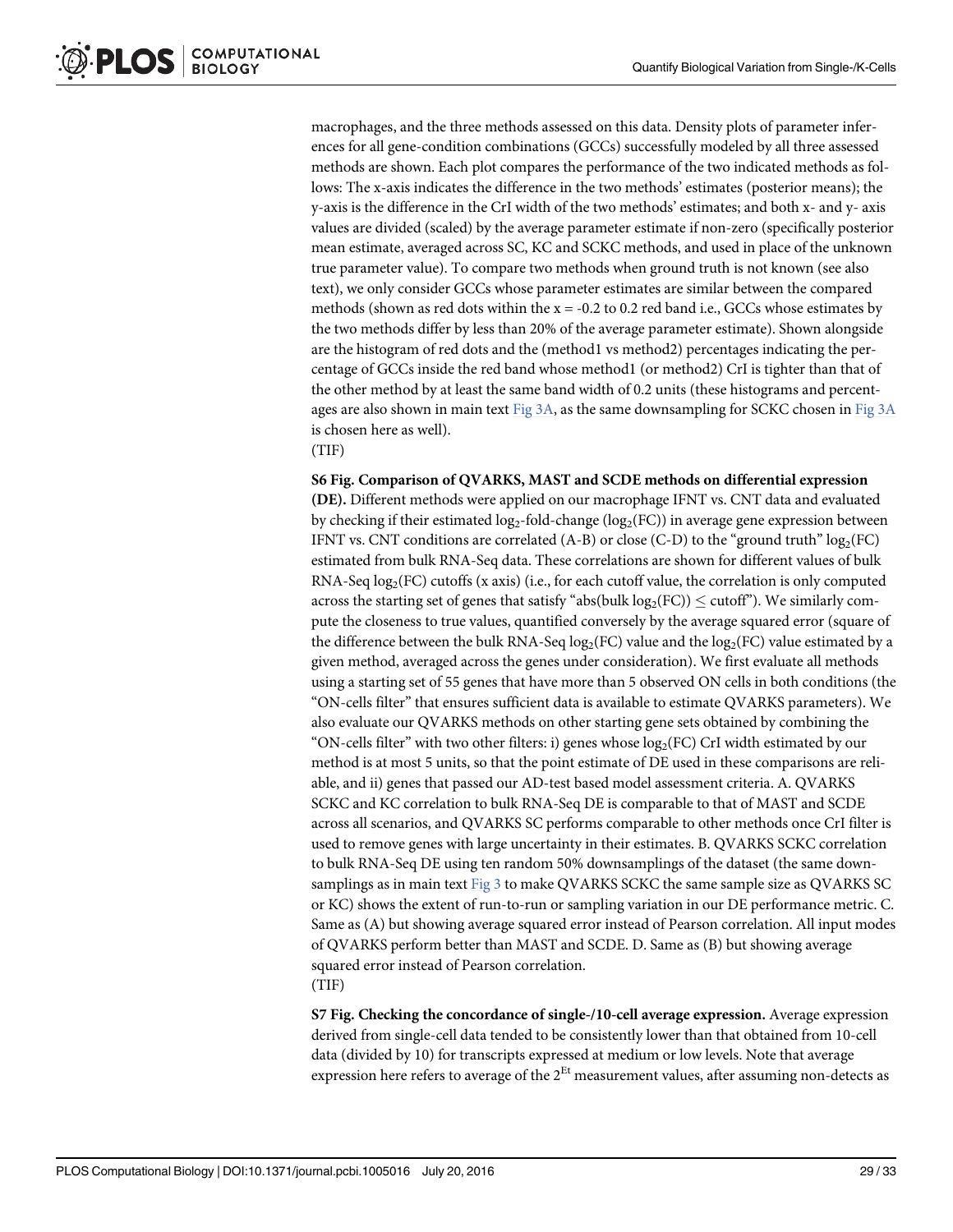zero expression (i.e., setting their  $2^{Et}$  to 0). (TIF)

S8 Fig. Posterior-based vs. posterior-free differential expression. For the genes successfully modeled in both IFNT and CNT conditions by our approach, we show the  $\log_2$  fold change of their bulk/overall mean expression between the two conditions and the list of significant differentially expressed (DE) genes at adjusted  $P < 0.05$ , as determined by two methods. Though the DE results from both methods are not expected to be exactly equal (as explained in Methods), the concordance between them as shown here reinforces each method's discoveries. (TIF)

S9 Fig. Changes in heterogeneity parameters are largely robust against well-to-well technical noise. We augmented our method with an additional pre-processing/normalization step that accounts for one of the key noise sources: well-to-well variation in sampling efficiency (inspired by the "Model 1" strategy used in (Grün et al. 2014, Nat. Methods 11, 637–640 [12])). This normalization involved inferring this noise using the Et values of three ERCC control mRNAs spiked in at the same concentration across wells, and then removing the effect of this noise from the data and applying our Bayesian inference procedure on the corrected data. A. Technical factors contributed to well-to-well variations. The mean Et value of the three control ERCC spike-in mRNAs is significantly correlated with the median of highly expressed genes across wells, both within and across plates, suggesting that well-to-well differences in the starting amount of mRNA, or sampling efficiency, or other related technical factors likely contributed substantially to well-to-well variations. This plot also shows that the magnitude of this particular noise is not large in our data. Here a highly expressed gene is defined as a gene with non-zero expression level in at least 90% of all single/k-cell samples measured in either condition. Also shown are robust linear regression fits along with 95% confidence level bands (visualized using R package *ggplot2*'s stat smooth function with "rlm" method and default options). B. The changes in parameter estimates between IFNT vs. CNT are largely similar before or after performing the new per-well normalization designed to remove well-to-well variations shown in (A) (the black line is the  $x = y$  diagonal line). This comparison is done using the 39 overlapping genes out of the 41 and 47 genes passing model assessment (in both CNT and IFNT conditions) in our macrophage data before and after performing the per-well normalization respectively. Note that the per-well normalization factor subtracted from each gene measurement within a well is a weighted sum of the three ERCC levels in the well, where the weights are the corresponding coefficients of a linear regression model fitted separately for single/k-cell data in each condition (in R notation: "Median expression of highly expressed genes  $\sim$  ERCC-0002 + ERCC-0003 + ERCC-0044"). (TIF)

S10 Fig. Alternate notions of discrete heterogeneity. The Shannon entropy function computed using π (entropy(π) =  $-\pi \log_2(\pi) - (1 - \pi) \log_2(1 - \pi)$ ) captures the intuitive notion that a cell population containing a balanced number of ON and OFF cells is more heterogeneous than another where almost all cells are ON or almost all are OFF. A. Inferred alterations in entropy in IFNT treatment relative to CNT is shown for the genes successfully modeled in both conditions. The 23 differentially expressed genes identified using overall expression changes, along with whether they are increased or decreased, is also indicated. The 90% Crl is indicated by the lightly shaded lines around the mean of the posterior distribution. B. Genes with significant (adj $P < 0.05$ ) changes in entropy between the conditions (and gene RELA) are shown along the entropy function's curve. (TIF)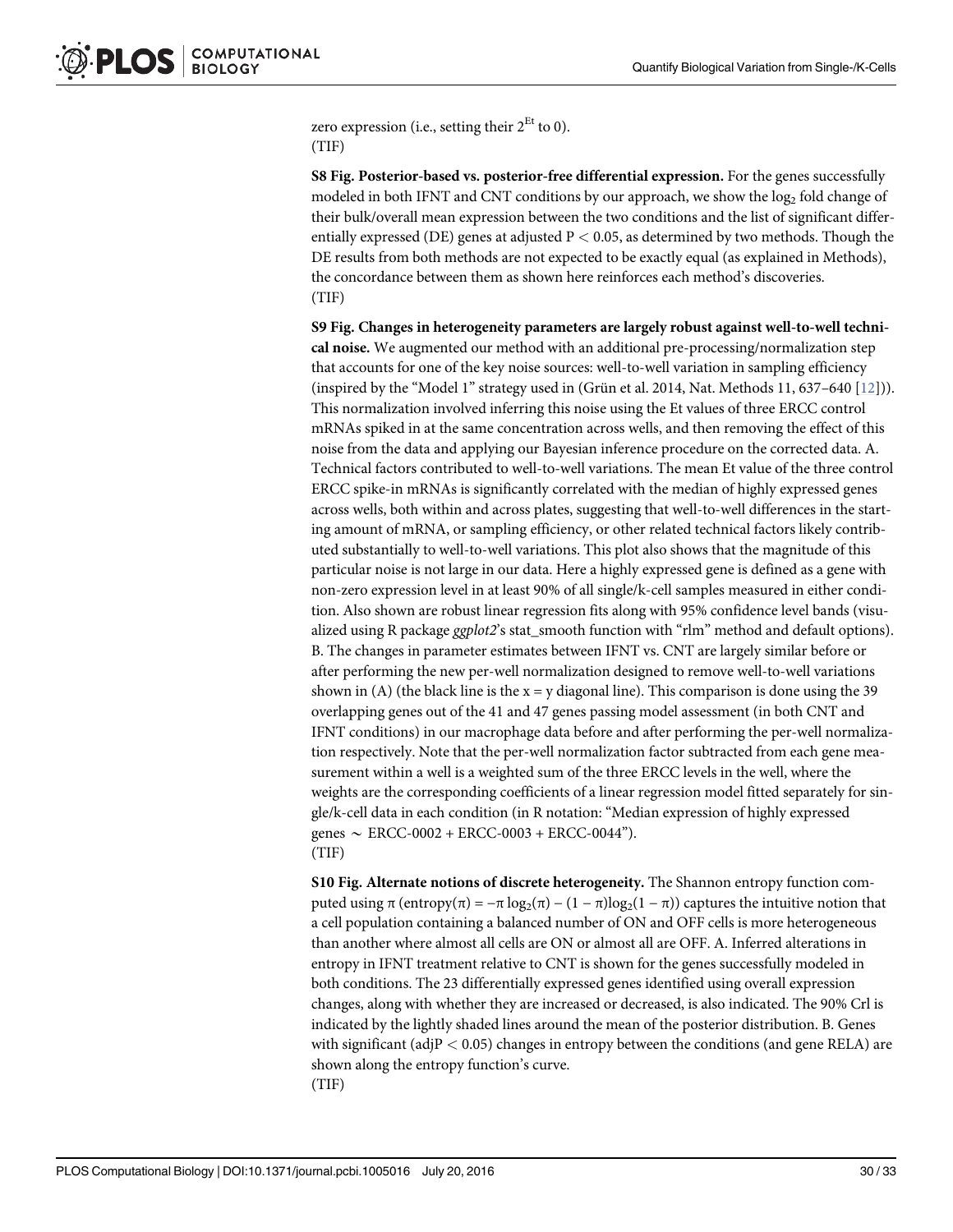S11 Fig. Mean-variation relationship and related checks. Linear regression fit of changes in continuous variation (σ) as a function of changes in the average expression among ON cells (µ; A) or ON rate  $(\pi; B)$  between IFNT and CNT conditions using the genes successfully modeled in both conditions. For genes with significant alterations in  $\sigma$  (from main text Fig 6A and labeled here), changes in σ cannot simply be explained by differences in  $\mu$  or  $\pi$  between the conditions. Confidence bands around the linear regression fits are at 95% confidence level (and visualized using R package ggplot2's stat\_smooth function with "lm" method and default options).

(TIF)

S12 Fig. Robustness of Differential Heterogeneity (DH). For genes with significant alterations in  $\sigma$  (DH genes from main text Fig 6A, with adjusted Pvalues reported here), difference in σ was non-zero for many of the ten random 50% downsamplings of the dataset (the same downsamplings as in main text Fig 3). Also shown here for comparison are the inferences made by QVARKS on two non-overlapping subsets of the data: single-cell (SC) samples alone vs. k-cell (KC) samples alone. The 90% Crl is indicated by the line around the mean of the posterior distribution.

(TIF)

#### Acknowledgments

We thank Yong Lu for numerous discussions, Thorsten Prustel and Vinod Prabhakaran for valuable inputs, Katherine Wendelsdorf for help with qPCR gene panel design, all members of SGBU (Systems Genomics and Bioinformatics Unit) for feedback and discussion, Ronald Germain for critical reading of the manuscript, as well as Cal Eigsti and Kevin Holmes (Flow Cytometry Core, NIAID Research Technology Branch) for assisting with cell sorting.

#### Author Contributions

Formulated the study and overall approach informed by single and k-cell experiments performed by AJM in a related study: MN JST. Designed and implemented computational approaches and analyses: MN. Provided input on computational approaches and analyses: JST. Designed single- and 10-cell macrophage experiments: AJM MN JST. Performed single- and 10-cell macrophage experiments: AJM. Interpreted results: MN AJM JST. Wrote the manuscript: MN AJM JST. Supervised the study: JST.

#### References

- 1. Islam S, Kjällquist U, Moliner A, Zajac P, Fan J- B, Lönnerberg P, et al. Characterization of the singlecell transcriptional landscape by highly multiplex RNA-seq. Genome Res. 2011; 21: 1160–1167. doi: 10.1101/gr.110882.110 PMID: 21543516
- 2. Jaitin DA, Kenigsberg E, Keren-Shaul H, Elefant N, Paul F, Zaretsky I, et al. Massively Parallel Single-Cell RNA-Seq for Marker-Free Decomposition of Tissues into Cell Types. Science. 2014; 343: 776– 779. doi: 10.1126/science.1247651 PMID: 24531970
- 3. Schwanhäusser B, Busse D, Li N, Dittmar G, Schuchhardt J, Wolf J, et al. Global quantification of mammalian gene expression control. Nature. 2011; 473: 337–342. doi: 10.1038/nature10098 PMID: 21593866
- 4. Marinov GK, Williams BA, McCue K, Schroth GP, Gertz J, Myers RM, et al. From single-cell to cell-pool transcriptomes: Stochasticity in gene expression and RNA splicing. Genome Res. 2013; doi: 10.1101/ gr.161034.113 PMID: 24299736
- 5. Klein AM, Mazutis L, Akartuna I, Tallapragada N, Veres A, Li V, et al. Droplet Barcoding for Single-Cell Transcriptomics Applied to Embryonic Stem Cells. Cell. 2015; 161: 1187–1201. doi: 10.1016/j.cell. 2015.04.044 PMID: 26000487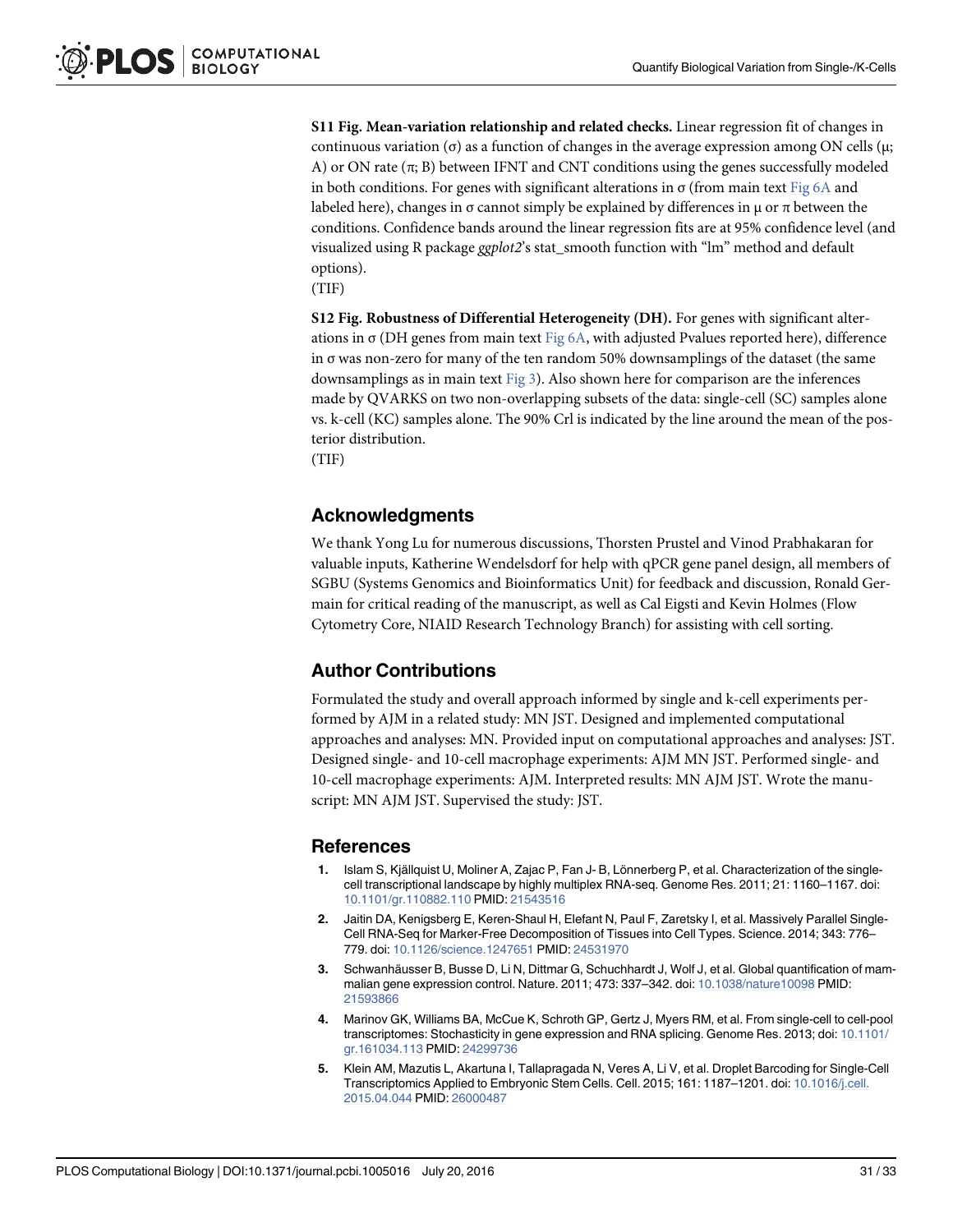- 6. Brennecke P, Anders S, Kim JK, Kołodziejczyk AA, Zhang X, Proserpio V, et al. Accounting for technical noise in single-cell RNA-seq experiments. Nat Methods. 2013; 10: 1093–1095. doi: 10.1038/nmeth. 2645 PMID: 24056876
- 7. McDavid A, Finak G, Chattopadyay PK, Dominguez M, Lamoreaux L, Ma SS, et al. Data exploration, quality control and testing in single-cell qPCR-based gene expression experiments. Bioinformatics. 2013; 29: 461–467. doi: 10.1093/bioinformatics/bts714 PMID: 23267174
- 8. McCall MN, McMurray HR, Land H, Almudevar A. On non-detects in qPCR data. Bioinformatics. 2014; 30: 2310–2316. doi: 10.1093/bioinformatics/btu239 PMID: 24764462
- 9. McDavid A, Dennis L, Danaher P, Finak G, Krouse M, Wang A, et al. Modeling Bi-modality Improves Characterization of Cell Cycle on Gene Expression in Single Cells. PLoS Comput Biol. 2014; 10: e1003696. doi: 10.1371/journal.pcbi.1003696 PMID: 25032992
- 10. Vallejos CA, Marioni JC, Richardson S. BASiCS: Bayesian Analysis of Single-Cell Sequencing Data. PLoS Comput Biol. 2015; 11: e1004333. doi: 10.1371/journal.pcbi.1004333 PMID: 26107944
- 11. Kharchenko PV, Silberstein L, Scadden DT. Bayesian approach to single-cell differential expression analysis. Nat Methods. 2014; 11: 740–742. doi: 10.1038/nmeth.2967 PMID: 24836921
- 12. Grün D, Kester L, van Oudenaarden A. Validation of noise models for single-cell transcriptomics. Nat Methods. 2014; 11: 637–640. doi: 10.1038/nmeth.2930 PMID: 24747814
- 13. Janes KA, Wang C- C, Holmberg KJ, Cabral K, Brugge JS. Identifying single-cell molecular programs by stochastic profiling. Nat Methods. 2010; 7: 311–317. 42 doi: 10.1038/nmeth.1442 PMID: 20228812
- 14. Wang L, Janes KA. Stochastic profiling of transcriptional regulatory heterogeneities in tissues, tumors and cultured cells. Nat Protoc. 2013; 8: 282–301. doi: 10.1038/nprot.2012.158 PMID: 23306461
- 15. Bajikar SS, Fuchs C, Roller A, Theis FJ, Janes KA. Parameterizing cell-to-cell regulatory heterogeneities via stochastic transcriptional profiles. Proc Natl Acad Sci. 2014; 111: E626–E635. doi: 10.1073/ pnas.1311647111 PMID: 24449900
- 16. Raj A, van Oudenaarden A. Nature, nurture, or chance: stochastic gene expression and its consequences. Cell. 2008; 135: 216–226. doi: 10.1016/j.cell.2008.09.050 PMID: 18957198
- 17. Eldar A, Elowitz MB. Functional roles for noise in genetic circuits. Nature. 2010; 467: 167–173. doi: 10. 1038/nature09326 PMID: 20829787
- 18. Finak G, McDavid A, Yajima M, Deng J, Gersuk V, Shalek AK, et al. MAST: a flexible statistical framework for assessing transcriptional changes and characterizing heterogeneity in single-cell RNA sequencing data. Genome Biol. 2015; 16: 278. doi: 10.1186/s13059-015-0844-5 PMID: 26653891
- 19. Fan J, Salathia N, Liu R, Kaeser GE, Yung YC, Herman JL, et al. Characterizing transcriptional heterogeneity through pathway and gene set overdispersion analysis. Nat Methods. 2016; 13: 241–244. doi: 10.1038/nmeth.3734 PMID: 26780092
- 20. Schultze JL, Schmieder A, Goerdt S. Macrophage activation in human diseases. Semin Immunol. 2015. doi: 10.1016/j.smim.2015.07.003 PMID: 26303100
- 21. Shalek AK, Satija R, Shuga J, Trombetta JJ, Gennert D, Lu D, et al. Single-cell RNA-seq reveals dynamic paracrine control of cellular variation. Nature. 2014; 510: 363-369. doi: 10.1038/nature13437 PMID: 24919153
- 22. Ellison SL, English CA, Burns MJ, Keer JT. Routes to improving the reliability of low level DNA analysis using real-time PCR. BMC Biotechnol. 2006; 6: 33. PMID: 16824215
- 23. Gelman A, Carlin JB, Stern HS, Dunson DB, Vehtari A, Rubin DB. Bayesian Data Analysis, Third Edition. CRC Press; 2013.
- 24. Meng X-L. Posterior Predictive p-Values. Ann Stat. 1994; 22: 1142–1160.
- 25. Lawrence T. The nuclear factor NF-kappaB pathway in inflammation. Cold Spring Harb Perspect Biol. 2009; 1: a001651. doi: 10.1101/cshperspect.a001651 PMID: 20457564
- 26. Mehta NB, Wu J, Molisch AF, Zhang J. Approximating a Sum of Random Variables with a Lognormal. IEEE Trans Wirel Commun. 2007; 6: 2690–2699.
- 27. MacKay DJC. Information Theory, Inference and Learning Algorithms. Cambridge, UK; New York: Cambridge University Press; 2003.
- 28. Labbe A, Thompson ME. Multiple testing using the posterior probabilities of directional alternatives, with application to genomic studies. Can J Stat. 2007; 35: 51–68.
- 29. Novershtern N, Subramanian A, Lawton LN, Mak RH, Haining WN, McConkey ME, et al. Densely interconnected transcriptional circuits control cell states in human hematopoiesis. Cell. 2011; 144: 296– 309. doi: 10.1016/j.cell.2011.01.004 PMID: 21241896
- 30. Kim D, Pertea G, Trapnell C, Pimentel H, Kelley R, Salzberg SL. TopHat2: accurate alignment of transcriptomes in the presence of insertions, deletions and gene fusions. Genome Biol. 2013; 14: R36. doi: 10.1186/gb-2013-14-4-r36 PMID: 23618408